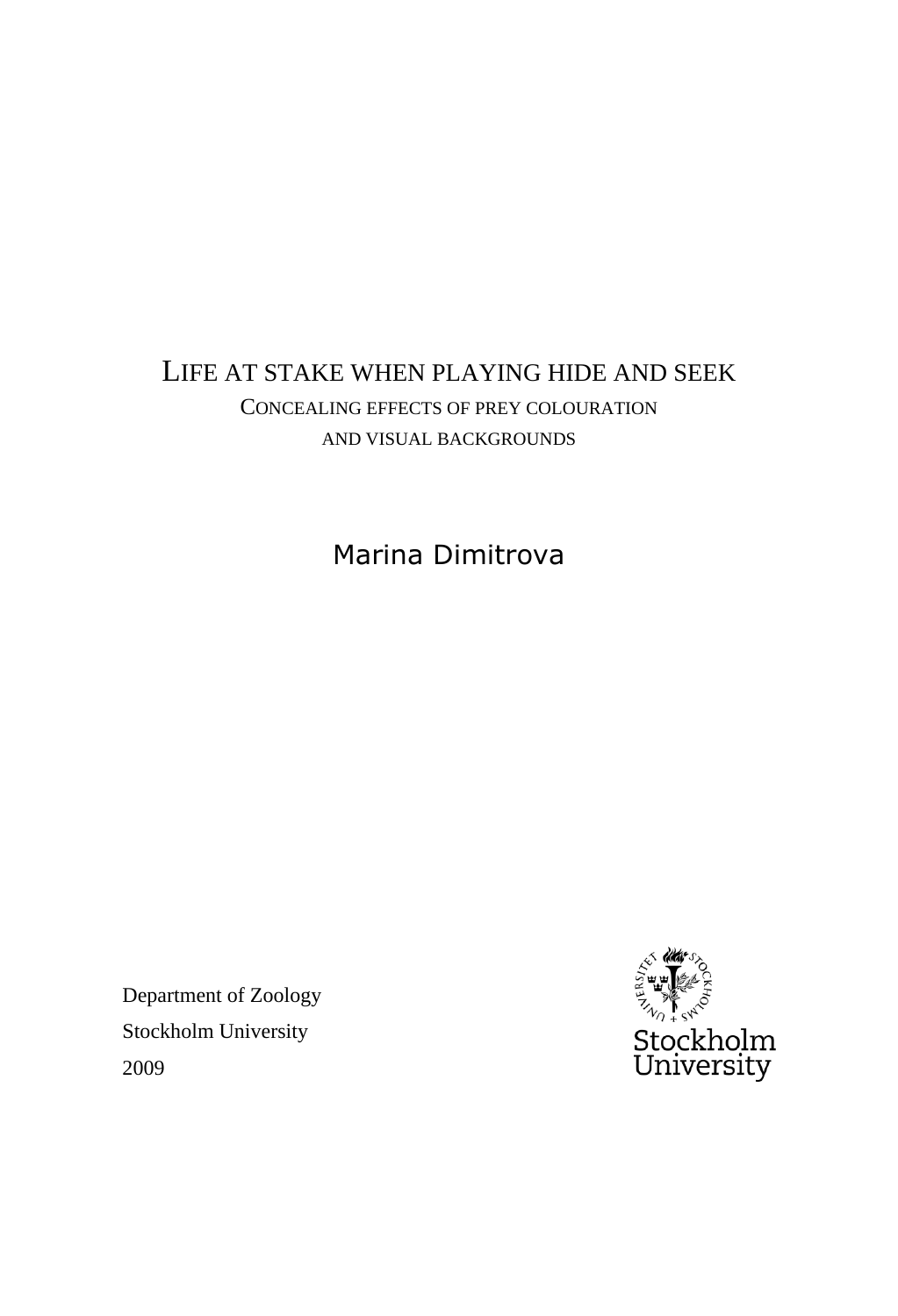#### **Life at stake when playing hide and seek**

Concealing effects of prey colouration and visual backgrounds

Doctoral dissertation 2009

Marina Dimitrova Department of Zoology Stockholm University SE-106 91 Stockholm Sweden

marina.dimitrova@zoologi.su.se

© Marina Dimitrova, Stockholm 2009 Cover illustration by A. Balogh ISBN 978-91-7155-959-3 Printed in Sweden by US-AB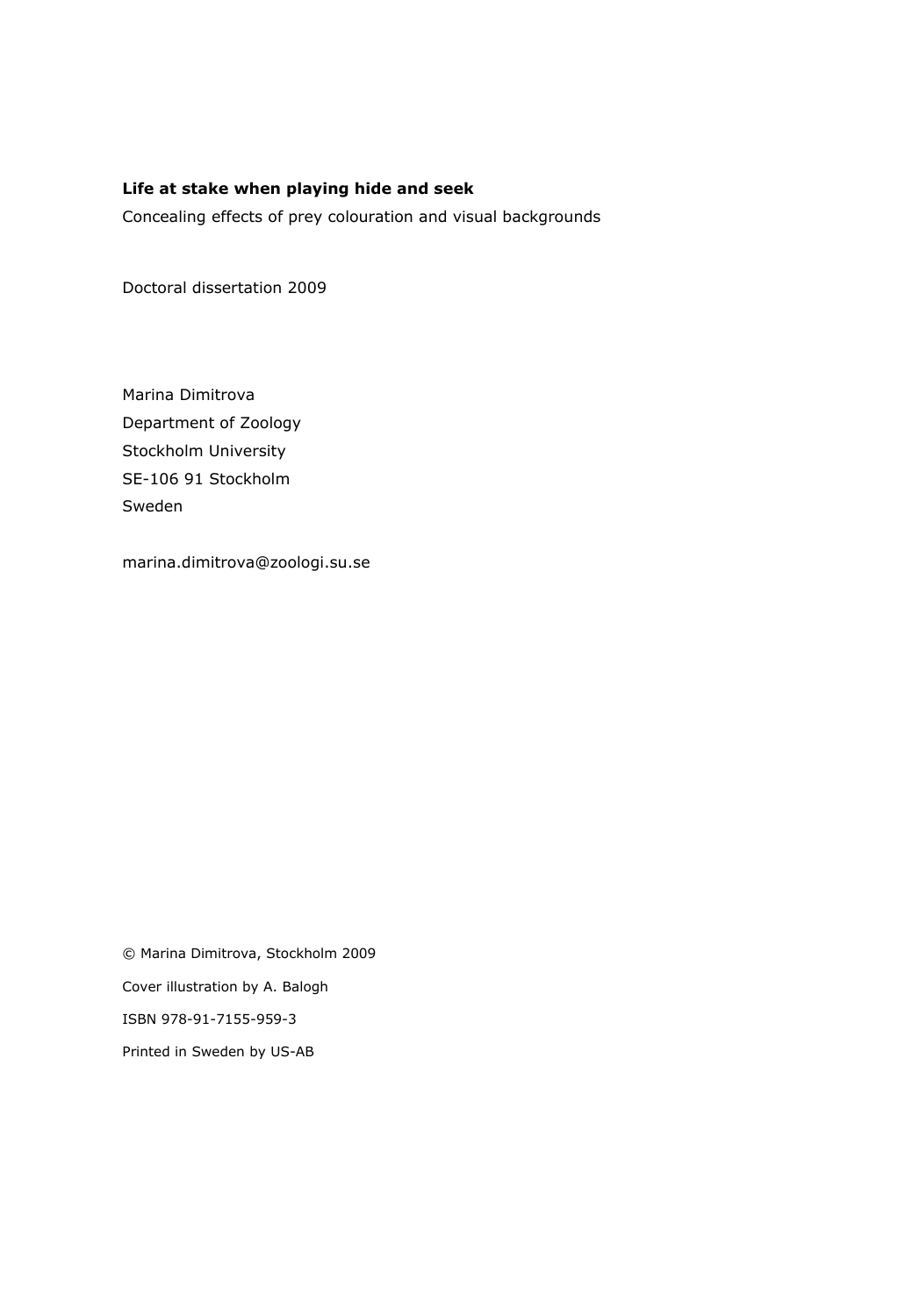"I took much pleasure in watching the habits of birds, and even made notes on the subject."

*Charles Darwin*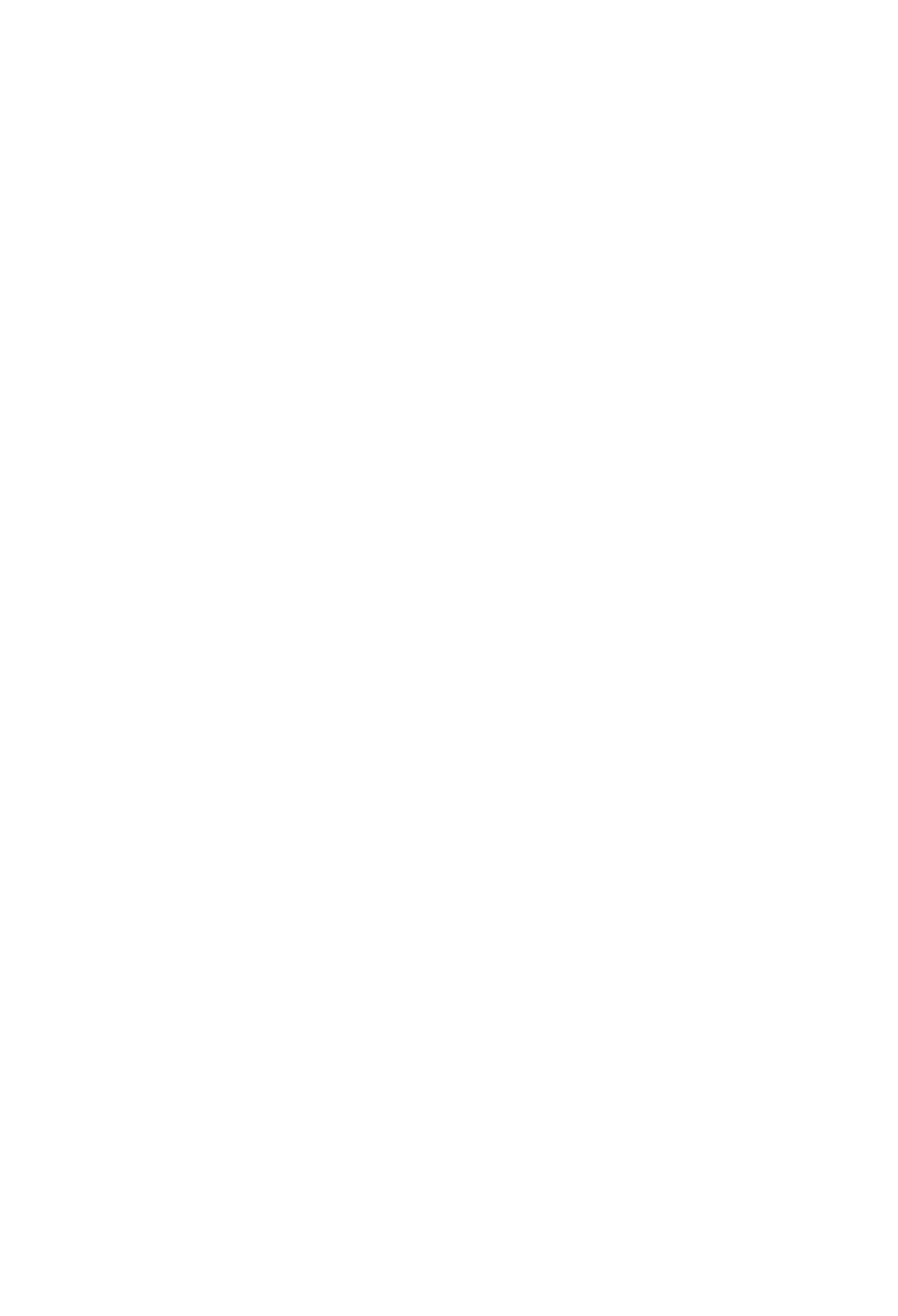### **ABSTRACT**

A prey animal can use different strategies to avoid becoming eaten by predators. One such widely recognised strategy is the use of body colouration to decrease the risk of becoming detected, i.e. cryptic colouration. The principles of crypsis that I have studied are background matching, disruptive colouration and distractive markings. Further, I also studied the concealing effect of the visual background habitats. I used artificial prey items and backgrounds, and blue tits (*Cyanistes caeruleus*) as predators, to investigate prey concealment. In Paper **I**, I tested if highcontrast markings in prey coloration or in the background would result in a distracting effect. I found that such markings did increase prey search time, even when the prey markings were lighter or darker than the background. In Paper **II**, I studied the use of chromatic cues by predators when searching for prey. The birds easily detected prey that chromatically deviated from its background. Interestingly, background-matching prey was more difficult to detect when the colour scheme had low ultraviolet and high shortwave reflectance compared to when the reflectance bands were even. In Paper **III**, I studied optimisation of achromatic contrast within prey colour pattern and also the effect of shape diversity of background pattern elements on prey detection. I found that all prey types were more difficult to detect on the diverse background, but the level of contrast within prey pattern did not influence search times. In Paper **IV**, I further investigated how a prey should optimise its patterning with respect to background matching. I found that prey with repeated pattern elements was equally hard to detect as prey with more variable pattern. However, prey with a spatially regular pattern (aligned pattern elements) was easier to detect than prey with a spatially irregular pattern. In this paper I also found that high complexity of element shapes in the background, made the search task more difficult.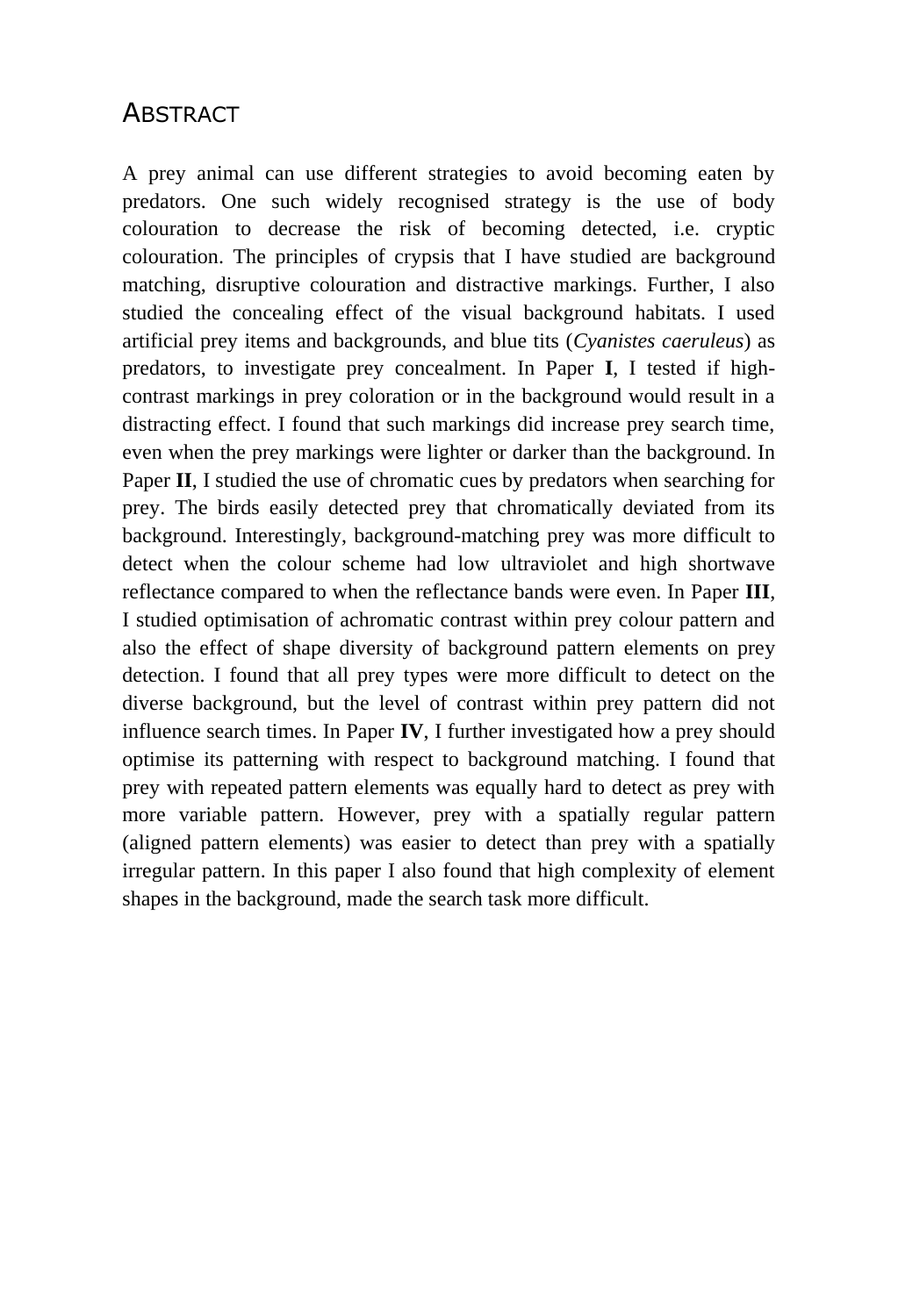### LIST OF PAPERS

- **I.** Dimitrova, M., Stobbe, N., Schaefer, H.M. & Merilaita, S. 2009. Concealed by conspicuousness: distractive prey markings and backgrounds. *Proc. R. Soc. B* **276**, 1905-1910.
- **II.** Stobbe, N., Dimitrova, M., Merilaita, S. & Schaefer, H.M. 2009. Cromaticity in the UV/blue range facilitates the search for achromatically background-matching prey in birds. *Phil. Trans. R. Soc. B* **364**, 511-517.
- **III.** Dimitrova, M. & Merilaita, S. Prey concealment: visual background complexity and prey contrast distribution. In press in *Behavioral Ecology*.
- **IV.** Dimitrova, M. & Merilaita, S. Avoiding detection: effects of prey pattern regularity, background matching and complexity of the habitat. *Manuscript*.

Papers I, II and III are reprinted with permission from the publishers.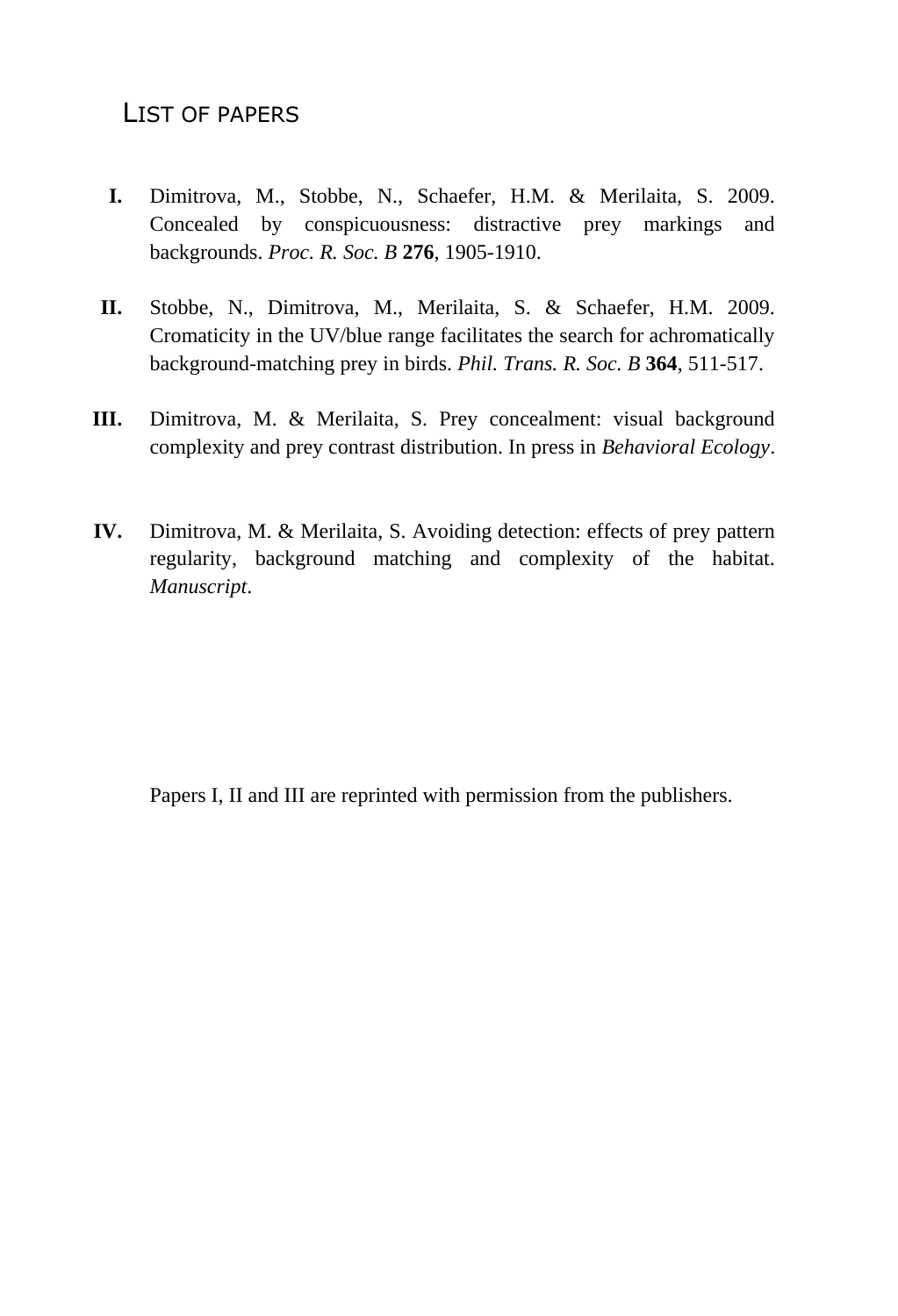# **CONTENTS**

| .26 |
|-----|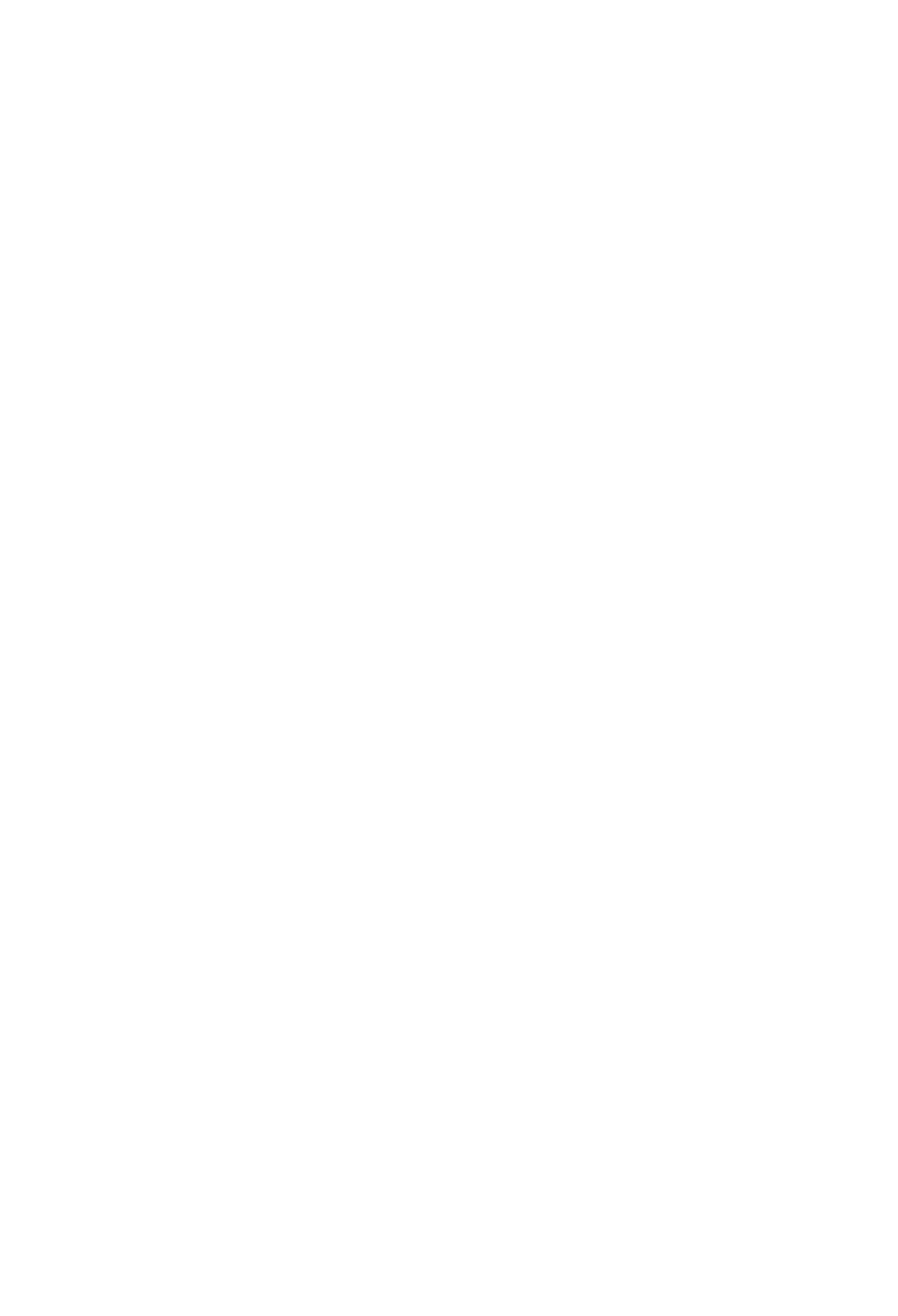### **INTRODUCTION**

There is seldom harmony in nature, and animals are constantly fighting for their survival. Both predators and prey impose each other under strong selection pressures and have through evolutionary time developed adaptations that help them to survive. Predators must find and catch prey to be able to survive, whereas prey must escape predation to survive. The more efficient the predators are at catching prey, the stronger is the selection pressure on the prey to evolve strategies to escape predation and vice versa. This is a never-ending process that has often been referred to as an "armsrace' (Dawkins & Krebs 1979).

The most obvious thing a prey can use as a defence strategy against predators is its body colours and patterning. Prey can use coloration for two main anti-predator functions: either to decrease the risk of detection and recognition by predators (i.e. camouflage), or as a post-detection defence signal (i.e. aposematic and mimetic warning coloration). In this thesis I have concentrated on prey animals and how they escape predation with help of colouration that decreases detection and/or recognition by predators (Poulton 1890; Cott 1940; Edmunds 1974; Endler 1978; Merilaita 2003; Caro 2005). Historically camouflage has constituted an important example of adaptation that has been used to advocate the theory of natural selection (e.g. Wallace 1889). The adaptive value of camouflage is determined by how predators respond to it (Cott 1940; Edmunds 1974; Endler 1978). Hence, camouflage aims to deceive predator perception.

There are several ways that have been suggested that an animal can use its body colours and patterns to improve its degree of crypsis and hence to decrease its risk of becoming detected by visually hunting predators. One way is through background matching (Wallace 1889; Thayer 1896a, b, 1902, 1909; Cott 1940; Endler 1978; Merilaita *et al*. 1999; Stevens & Merilaita 2009a), another way is through disruptive colouration (Thayer 1909; Cott 1940; Merilaita 1998; Cuthill *et al*. 2005), and a third way is through distractive markings (Thayer 1909). These three manners of achieving camouflage, investigated in this thesis, may select for different optimal appearances and, thus, be in conflict with each other: they emphasise different strategies of how to achieve camouflage and they make different predictions about how prey colouration should optimally be designed. Hopefully this thesis helps to increase our understanding of how these different strategies can shape the appearances of cryptically coloured prey.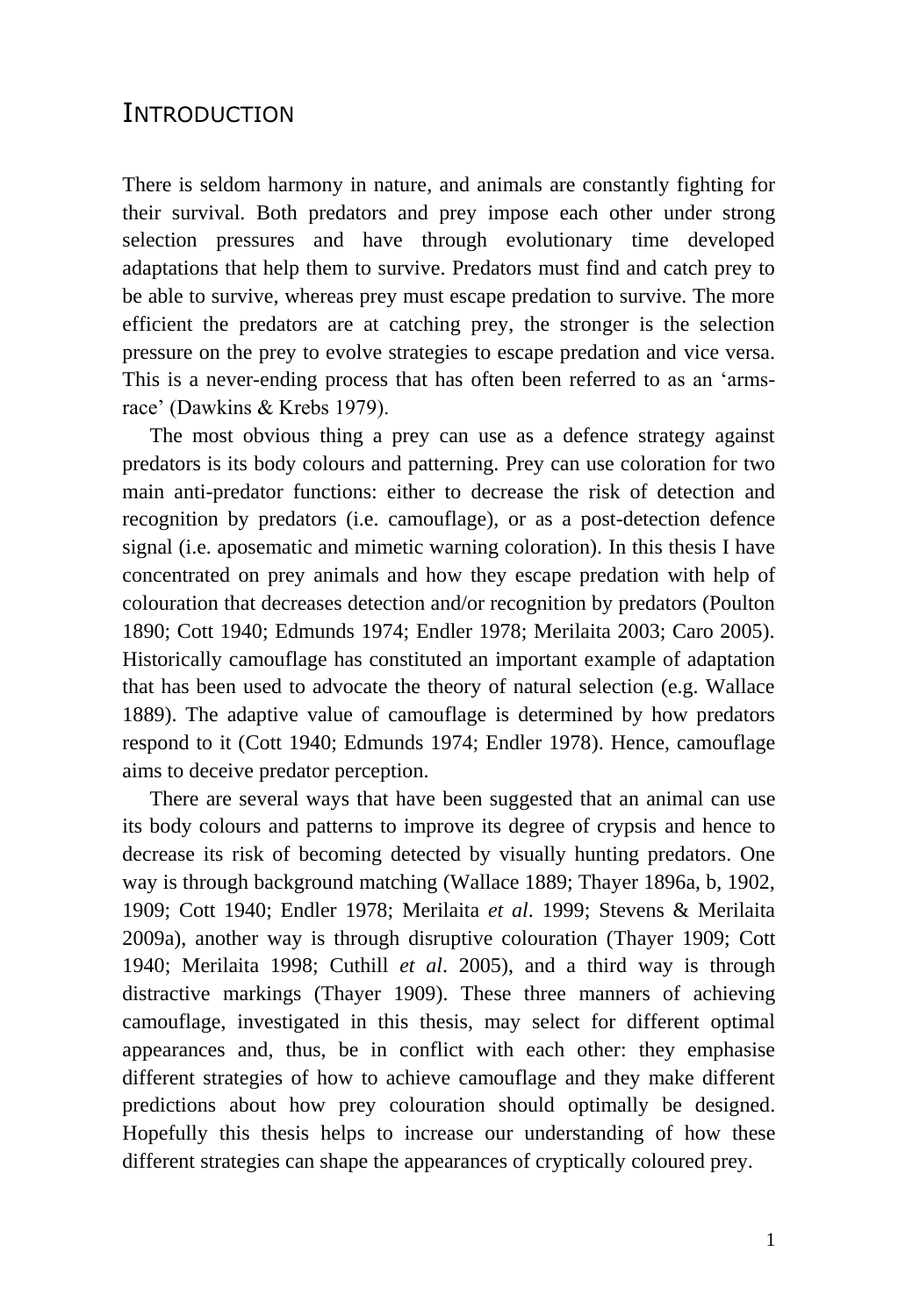The studies on prey concealment done so far have mainly focused on the effect of the animal colour pattern *per se* as well as on how it interacts with the visual environment. The effect of the appearance of the background *per se* on the evolution of prey camouflage has, on the other hand, received only very little attention. However, a recent study suggests that the appearance of the environment may influence the direction towards which strategy and how prey colouration evolves: in a theoretical model visual complexity of the environment hampered the detection of cryptic prey and facilitated evolution of camouflage (Merilaita 2003). Because of the huge variation that is found among natural habitats, the effect of background *per se* on the evolution of prey colouration and camouflage is a topic that clearly warrants further research. Therefore, in this thesis I have also investigated different aspects of background appearances and their effect on prey detection by visually hunting predators.

Before I start going through the different results from this thesis and to hopefully make them more understandable to a reader unfamiliar with the world of camouflage, I give a description of the various principles of camouflage that I have investigated, as well as a description of the effect of background complexity, followed by a general description of the visual perception of predators.

#### *Background matching*

Camouflage through background matching is probably the most intuitive principle of concealment and was therefore one of the first to be proposed and generally accepted. Early naturalists noted that many animals have colours and patterns that help them to blend into their background (Wallace 1889; Thayer 1896a, b, 1902, 1909). According to this principle the more similar the pattern of a prey is both in colours and pattern geometry, to its visual background, the more difficult is it for a predator to detect the prey (Cott 1940; Norris & Lowe 1964; Edmunds 1974; Endler 1978).

The degree of matching between an animal and its background is presumed to depend upon several factors. One of them is the visual heterogeneity of the background, so that in a patchy habitat a coloration that matches one microhabitat is likely to visually deviate from another microhabitat (Norris & Lowe 1964; Merilaita *et al*. 1999, 2001). Another factor is the degree of exposure of prey to predators in different microhabitats. If the predator population and composition differ between microhabitats then the prey will experience different selective pressures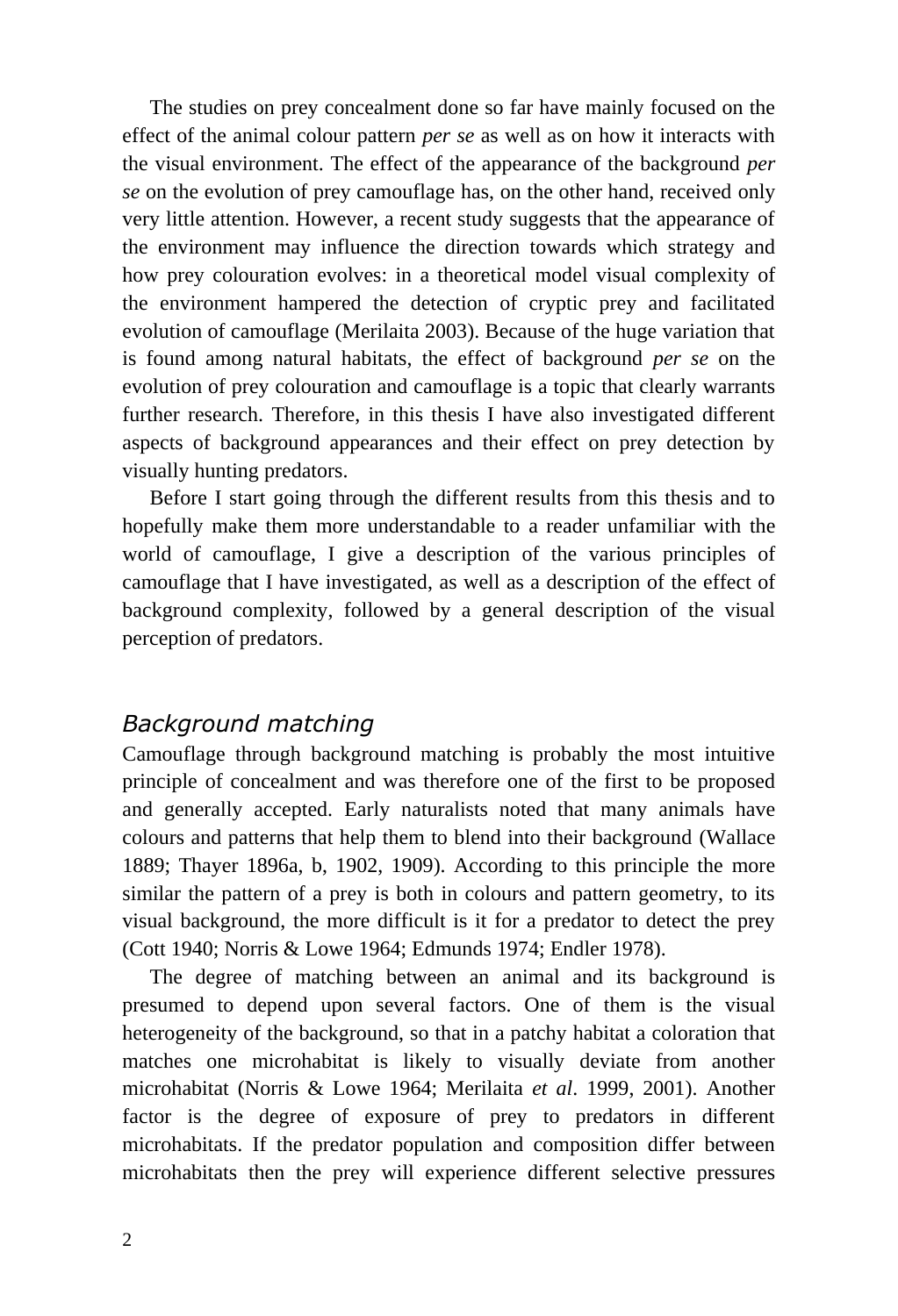which may drive the prey colouration in two different directions (Norris & Lowe 1964). A prey may also increase its camouflage by actively choosing a specific microhabitat (Endler 1984; Eterovick *et al.* 1997; Marshall 2000). Further, the proportion of microhabitats available and visual differences among them may affect how a prey can maximise its background matching (Merilaita *et al.* 1999, 2001).

Although the idea of background matching was proposed long time ago and several factors that may affect the degree of background matching of a prey have been proposed, surprisingly little is still known about how background matching is maximised and how natural selection should be expected to shape the appearance of a background matching prey. To further improve the understanding of background matching and to develop an analytical approach to it, Endler (1978, 1984) proposed a definition that also made it possible to quantify the degree of crypsis. It states that "*a colour pattern is cryptic if it resembles a random sample of the background perceived by predators at the time and age, and in the microhabitat where the prey is most vulnerable to visually hunting predators*" (Endler 1978, 1984). This proposal assumes that all random samples of a background are equally cryptic and has been used as a basis for quantification of the degree of camouflage. However, this proposal has been found to lack generality (Merilaita *et al*. 1999, 2001; Merilaita & Lind 2005; Huston *et al*. 2007; Sherratt *et al*. 2007) and even though resemblance to the background is important for crypsis, matching a random visual sample of the background does not necessarily maximise level of camouflage (Merilaita & Lind 2005). Thus, recently background matching was described as coloration that "*generally matches the colour, lightness and pattern of one (specialist) or several (compromise) background types*" (Stevens & Merilaita 2009a). We currently know that high visual similarity between the appearances of the prey pattern and its background increases prey concealment by making it more difficult to detect by predators. However, we still cannot make precise predictions about how natural selection for background matching shapes the appearance of cryptic prey colouration in relation to the visual habitat of the prey, and we cannot tell if the resemblance of prey colouration with the background is optimised. In this thesis I have studied the importance of matching all or a subsample of shades present in the background and its effect on prey concealment (Paper **III**). I have also studied the effect of spatial distribution of matching pattern elements on crypsis, and if geometric regularity of prey pattern impairs crypsis through background matching (Paper **IV**).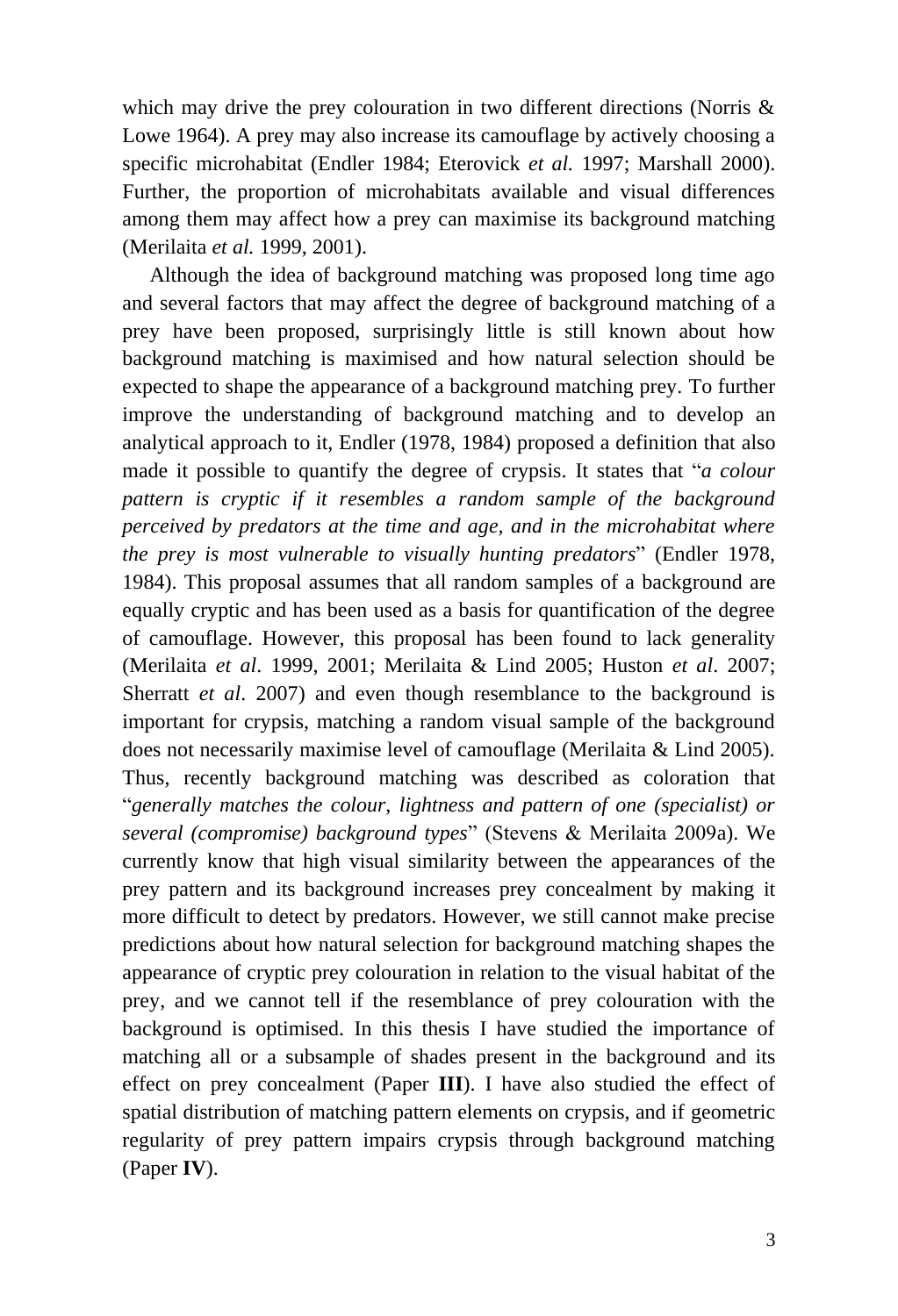#### *Disruptive colouration*

In camouflage through disruptive colouration the arrangement of colour pattern is related to the body outline and shape of the prey. According to Cott (1940) it is the continuity of surface, bounded by a specific contour or outline, which chiefly enables the recognition of an object. Disruptive colouration uses pattern elements to create the appearance of false edges and boundaries and to hinder the detection or recognition of an object"s, or part of an object"s, true outline (Stevens & Merilaita 2009a, b). This can be achieved if disruptive colouration consists of contrasting colours that are also, at least partly. background matching. That is, some parts of the prey outline blend into the background, while other patches, placed at the body margin, highly contrast to these background matching parts and thus create false edges at the body margin that will distort the appearance of the body shape (Thayer 1909; Cott 1940; Merilaita 1998; Cuthill *et al*. 2005; Schaefer & Stobbe 2006; Stevens & Cuthill 2006; Stevens *et al*. 2006; Fraser *et al*. 2007; Cuthill & Szekely 2009).

Animals that use disruptive colouration may also seek to reduce detection through background matching (Ruxton *et al.* 2004). Therefore it is quite difficult to design experimental studies to evaluate if cryptic colouration benefits from disruptive colouration: if the degree of background matching is not controlled for, some results may be explained by differences in camouflage due to background matching and not due to the effect of disruptive colouration. As long as we know relatively little about how the degree of background matching of a colour pattern is determined, it will be difficult to properly control for. Relatively few studies have directly investigated disruptive coloration and in turn very few of these studies focused on coloration of real prey (e.g. Silberglied *et al.* 1980; Merilaita 1998; Cuthill *et al.* 2005; Merilaita & Lind 2005; Schaefer & Stobbe 2006; Stevens & Cuthill 2006; Stevens *et al.* 2006: Cuthill & Szekely 2009). Therefore, the evidence for disruptive coloration is still somewhat circumstantial, and it is not clear how important the disruptive effect is for the evolution of protective animal coloration.

There are still relatively few studies about the role of disruptive coloration in prey crypsis. Thus, future studies of the concealing effect of marginal elements, pattern variability and complexity, as well as, contrasts are needed. A prey with disruptive colouration may have some advantages compared to prey which is camouflaged by background matching alone, perhaps such prey can exploit a wider range of backgrounds without decreasing its camouflage (Merilaita *et al*. 1999). In this thesis I have studied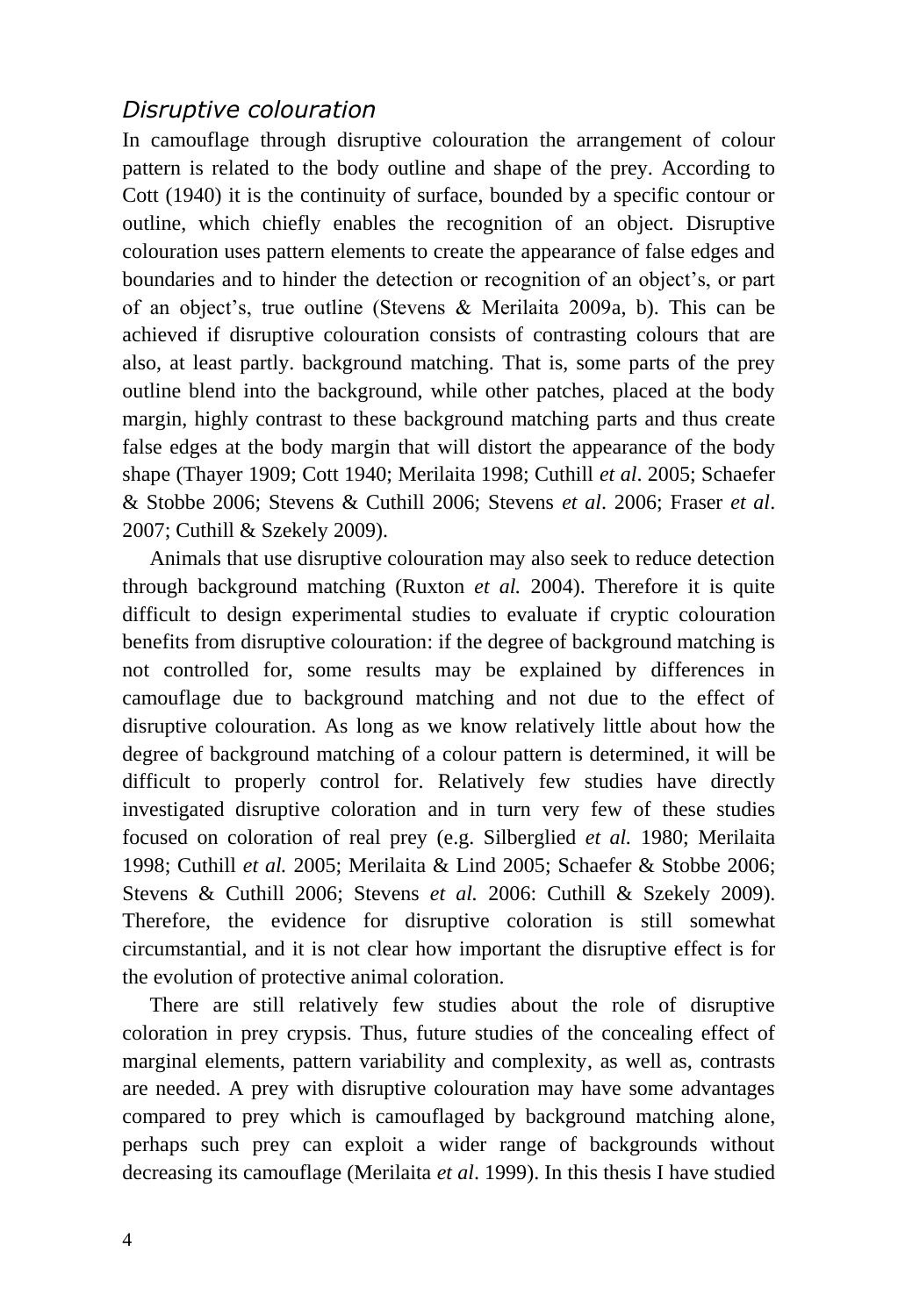the importance of optimisation of lightness and contrast within prey patterning and their effect on prey concealment (Paper **III**).

#### *Distractive colouration*

The idea of distractive colouration and its effect on prey concealment was suggested 100 years ago (Thayer 1909), but perhaps due to the somewhat unclear description of this idea it was previously not distinguished from the principle of disruptive colouration (cf. Cott 1940). However, according to our present knowledge about optimisation of prey colouration and the different predictions we can draw from these two principles, it seems that they should be distinguished from each other and considered as separate (Stevens & Merilaita 2009a; Paper **I**).

Thayer (1909) suggested that the aim of distractive markings was to reduce "*...one form's or detail's conspicuousness by blazoning of some other detail*". He argued that these 'meaningless' markings tend to draw and hold the attention of a viewer away from informative traits that would reveal the presence of the prey, such as the body outline. These markings should highly contrast with the rest of the prey colouration to be successful in hindering detection or recognition of prey characteristics (Thayer 1909). Thus, the idea of distractive markings essentially states that a prey that has some conspicuous markings may be better concealed than a prey lacking conspicuous markings. However, it seems reasonable to assume that distractive markings only work when they are small and used in combination with background-matching coloration.

Perhaps partly due to the counter-intuitive explanation of the function of distractive markings (i.e. conspicuousness leads to inconspicuousness) there is to date only one empirical study that has found support for Thayer's proposal (Paper **I**). There exist also another study that did not find support for the function of distractive markings. Stevens *et al*. (2008) studied the predation rate from wild birds on dead mealworms pinned on trees and partly covering an artificial prey (a triangular piece of printed paper). The triangles matched the tree trunks, but half of them also had a bright spot. The bright spots did not influence the survival of the mealworms, thus Stevens *et al*. (2008) suggested that distractive markings is not an effective means of concealment. However, their experimental set-up may not have been ideal for the study of distractive markings: because of the unfamiliarity of the birds with the triangles they did not necessarily consider them as a part of the prey (i.e. the mealworm). In my thesis I present a controlled laboratory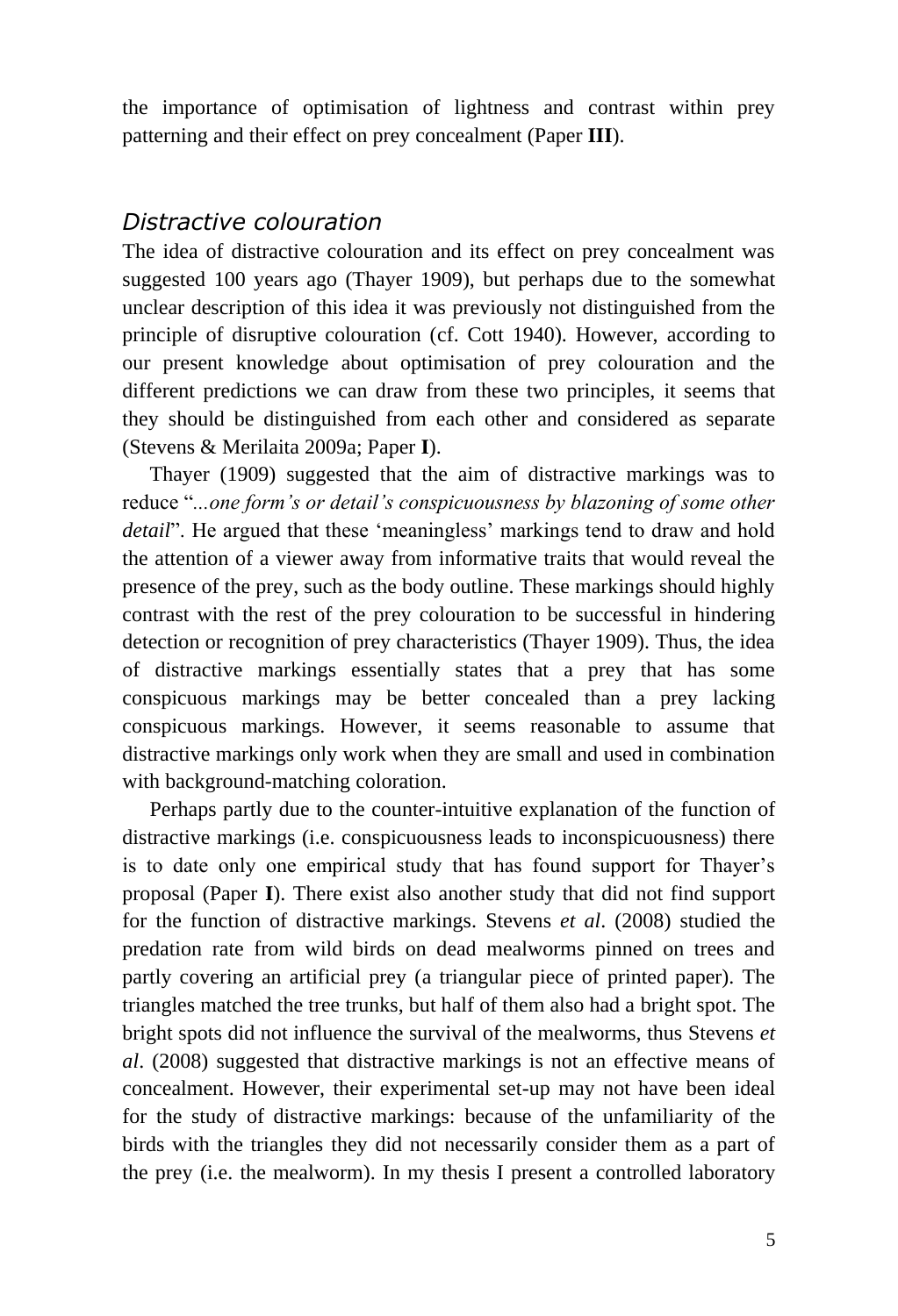experiment that provides the first empirical evidence for the efficacy of distractive markings (Paper **I**).

#### *Background appearance*

Although there is huge visual variation among natural environments in for example, contrast, lightness, spatiochromatic properties (Parraga *et al*. 2002; Frazor & Geisler 2006; Geisler 2008), the influence of background habitat *per se* on prey detection has so far received little scientific attention, as most studies have concentrated on the effect of prey patterning *per se* and how it interacts with the visual environment. However, the appearance of the background is likely to be very important because it affects how much information a predator must process to be able to detect and recognise a camouflaged prey. If the background is visually complex, there will be a lot of information that is not useful for the predator when searching for camouflaged prey. Thus, in such backgrounds a prey could receive additional help from the background appearance to avoid detection and not solely rely on its colouration. To date there is one theoretical study that points out that the visual complexity of a background may affect the detection times of camouflaged prey (Merilaita 2003). This result is further supported by some psychological experiments where the background appearance has been found to affect the search task (e.g. Gordon 1968; Farmer & Taylor 1980). There are many different aspects of the visual environment that can affect the difficulty of prey search and thus influence the detection times of camouflaged prey. In this thesis I have investigated some possible aspects of background appearances and their effect on prey detection times by avian predators (Papers **I**, **III** & **IV**).

### *Visual perception*

The factor that all camouflaged prey seek to deceive is the visual perception of predators. Overall, the degree of prey camouflage is determined by the interaction between habitat background, prey colouration as well as predator perception. Hence, the visual perception of predators is of paramount importance when studying camouflage and prey concealment. Predator's perception of prey coloration is influenced by several external factors already before it has reached the predator's eye, including the spectral properties and intensity of the ambient light, the reflectance spectrum of the prey colour pattern and the spectral transmission properties of air or water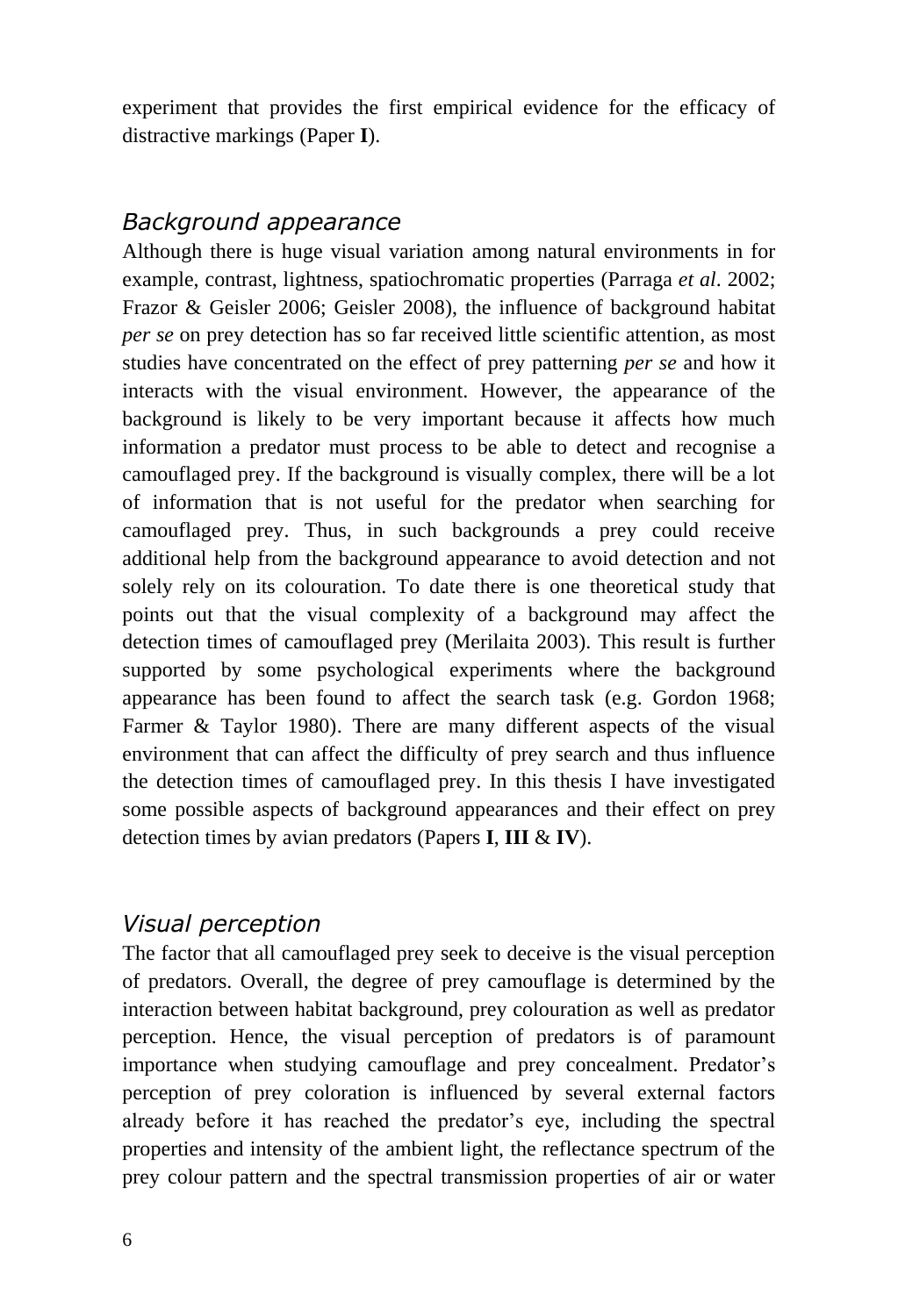depending on if the prey is viewed in a terrestrial or an aquatic environment (Endler 1990).

Light reflected by the prey coloration and its background stimulates the photoreceptors in the retina of the predator. It is important to bear in mind that the spectral sensitivities of photoreceptors differ among taxa, and hence a given prey colour pattern is perceived differently depending on the viewer (e.g. Vorobyev *et al.* 2001a, b). For example, birds that are main predators of many insects have quite different colour vision from humans (reviewed by Bennett & Cuthill 1994; Cuthill *et al*. 2000). This is because birds have tetrachromatic vision, i.e. their colour vision is based on four types of cone cells, which all are sensitive to different wavelengths, whereas humans have trichromatic vision (Bowmaker *et al.* 1997; Osorio *et al*. 1999a, b; Vorobyev *et al.* 2001a, b). This means that we cannot rely on human colour standards when estimating the visibility of coloured stimuli to birds (Endler 1990; Bennett *et al*. 1994; Cuthill *et al*. 2000; Fleishman & Endler 2000). However, despite the difference between human and animal vision, the general properties of visual perception are fairly similar, at least among vertebrates, and therefore perceptual mechanisms known from the human visual system are useful when trying to understand and explain the concealing properties of camouflage patterns used by animals (Troscianko *et al*. 2009).

Visual perception is a hierarchical process, and there are several steps the perceptional system of the viewer must complete to be able to successfully detect and recognise an object (Mather 2009; Troscianko *et al*. 2009), in the case of this thesis a camouflaged prey. In short, there are three main stages of how an image projected on the retina is visually processed, i.e. from the time the object reaches the eye of the viewer until the object is correctly categorised and identified. At the first stage, local features of an object, such as colour, lightness and differences in them, textures, lines and edges, are processed. At the second stage, a viewer uses detected local features to detect shapes. At the third stage, objects are discriminated from the background and from each other, and they are recognized or categorised (Mather 2009; Troscianko *et al*. 2009). Thus, this stage may also lead to a predator"s decision to initiate an attack towards a target object.

Due to the complex and hierarchical nature of the processes involved in visual perception, there are several different levels and steps that prey coloration may target to deceive. If any step of visual perception is somehow tampered with, then it will be more difficult or impossible for a predator to successfully detect a prey. This suggests that there may be many different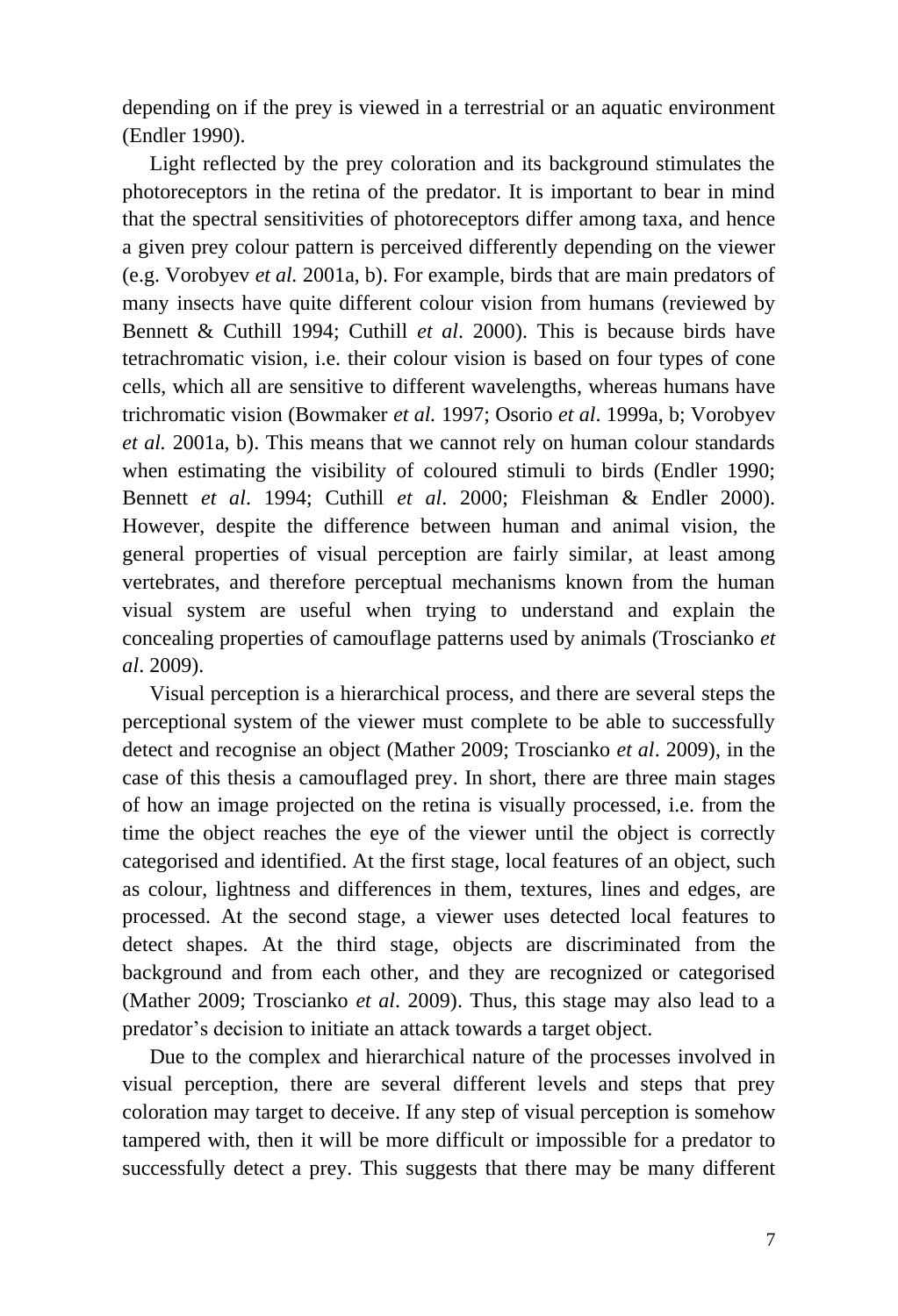strategies of achieving concealment, and moreover, a specific prey colouration may target to hinder not just one but several steps in this hierarchical process. We cannot exclude the possibility that there may be some camouflage strategies that are still unknown to us.

In conclusion, crypsis can target various stages in predators' processing of visual information, and therefore the knowledge of visual perception is important for our understanding of prey concealment and evolution of animal camouflage. It allows us to formulate testable hypotheses about camouflage and can provide explanations for why and how specific colour patterns decrease risk of detection for prey.

#### **METHODS**

In this thesis I present four studies on prey crypsis and concealing properties of visual backgrounds. All the studies are predation experiments that have used artificial prey items and backgrounds, and caught wild blue tits (*Cyanistes caeruleus*) as predators (Fig. 1). Below, I describe the general methods of these studies.

#### *The predators*

Birds are important visually hunting predators and they are likely to impose a selection pressure that greatly influences the appearance of their prey, such as insects and other invertebrates. Blue tits (Fig. 1) are a widespread

passerine species and as a partial migrant (Nilsson *et al*. 2008) they are found throughout the year in Sweden and the rest of Europe. Thus, they and other passerine birds probably impose a significant selection pressure on many camouflaged prey. Although the predation pressure on a given prey species is usually caused by several different predatory species, by only using a single species I could concentrate in finding the plausibility of a specific camouflage strategy without any confounding factors, such as differences in predator vision, search strategy, general abundance etc.



**Figure 1**. A blue tit caught in the net, eagerly waiting for its turn to participate in my experiments.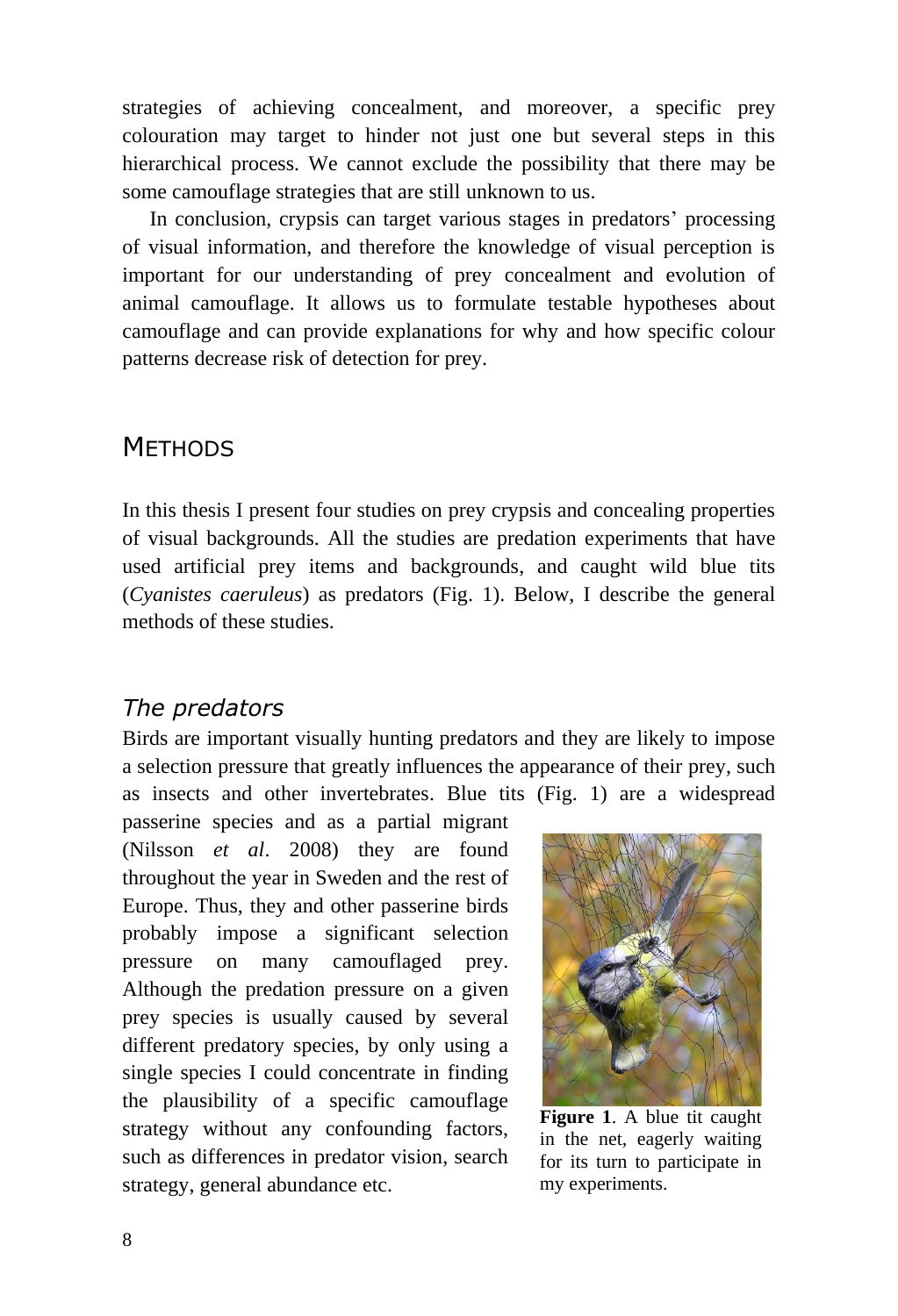I conducted my studies during the winter (November to March) between 2005 and 2009 at Tovetorp Zoological Research Station (Stockholm University) in South-Eastern Sweden. The studies were performed with permission from the Swedish ethical board in Linköping (D.nr.: 56-06 and 62-08). The blue tits were captured with mist nets (Fig. 1) and kept indoors in individual cages with suet, sunflower seeds, peanuts and water *ad libitum*. The light:dark rhythm (with dusk and dawn) was adjusted according to the prevailing day length. After completing the experiment each blue tit was released in the area of capture.

#### *Prey and backgrounds*

For all the experiments I created artificial backgrounds and prey items. The backgrounds and the prey items were made of paper: their patterning was created with the software Corel Draw 11 (Corel Corporation) and they were reproduced with a laser printer (HP LaserJet 4000 Series PS). Although I used artificial prey items they may be considered to loosely resemble small insects, such as moths or butterflies, which constitute an important part of the diet of passerine birds, such as the blue tit. The benefit of using artificial prey items and backgrounds was that I could control all aspects of their appearance (i.e. their patterning). Therefore I could pinpoint a specific question about prey camouflage or concealing properties of backgrounds, and design the backgrounds and the prey items accordingly.

When necessary, I used a spectrometer (Ocean Optics USB 2000 with a PX-2 pulsed xenon light source) to measure lightness and spectral reflectance of the backgrounds and the prey items (i.e. Papers **I**, **II** & **III**). Combined with information about the spectral sensitivity of blue tit vision (Hart *et al*. 2000), this allowed me to calibrate the printed patterns to control for that blue tits actually did experience those levels of achromatic or chromatic contrasts within a prey pattern, between prey patterns or between the prey and the background, depending on the experiment.

All printed backgrounds were A4-sized  $(21 \times 29 \text{ cm}^2)$ , and they were glued to an equally-sized corrugated cardboard to constitute "experimental boards". On each experimental board I made a randomly placed hole, a piece of peanut was put into the hole and then a prey item was lightly glued to cover the hole. After I had caught blue tits, I trained them to search for the artificial prey items, by teaching the blue tits to associate the printed pieces of paper of given shape (depending on experiment) with the piece of peanut they covered. The training was stepwise: first all prey items were fully visible and presented on a mismatching background. Then, the prey items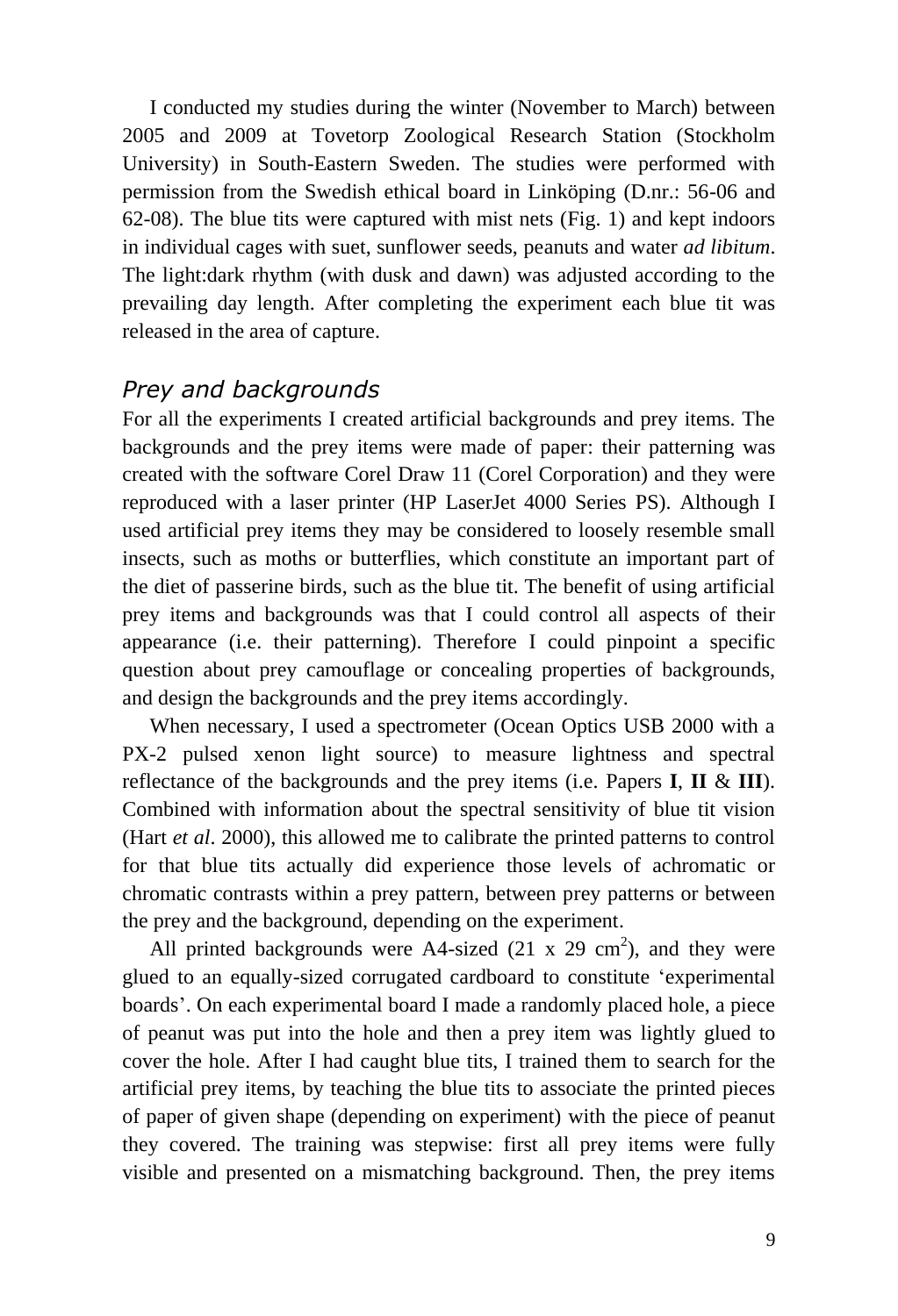were presented on a more or less matching background, so that they were camouflaged and harder to detect. After a bird had successfully completed the training sessions, they proceeded to the experiment.

#### *The experiments*

All experiments were conducted in experimental cages that were made of plywood and that were lit from the ceiling (Fig. 2). All observations were made from a small window that was covered with a one-way see-through plastic sheet, and because the experimental room was always kept dark during an experiment the blue tits could not see the observer. In the experiments I measured the time it took for the blue tit to find a prey, and this was used as an estimate of prey concealment. The longer the search time was, the harder the prey item was to detect by the predators.

During the experiments the blue tits were presented with a series of experimental boards. Each series consisted of different background-prey item combinations, and each combination was repeated two or three times (depending on the experiment) for each bird. The mean search time for each background-prey item combination were then analysed.

In addition, I also performed control experiments (Paper **I**, **II** & **III**) where I investigated whether the blue tits had aversions towards any of the different prey types used in the camouflage experiments. In the control experiments the blue tits were presented with prey items in the same way as



**Figure 2.** The inside of the experimental cage.

in the experiment, but on plain brown A4-sized corrugated cardboard boards thus making all prey items easy to detect. A delay before "attack" would reveal if the blue tits had any aversion towards a prey. However, I found that when the prey items were fully visible the blue tits attacked immediately. Hence, I conclude that any differences in search times between the prey categories in the camouflage experiments were not caused by difference in blue tits willingness to attack, but they were caused by differences in detection times.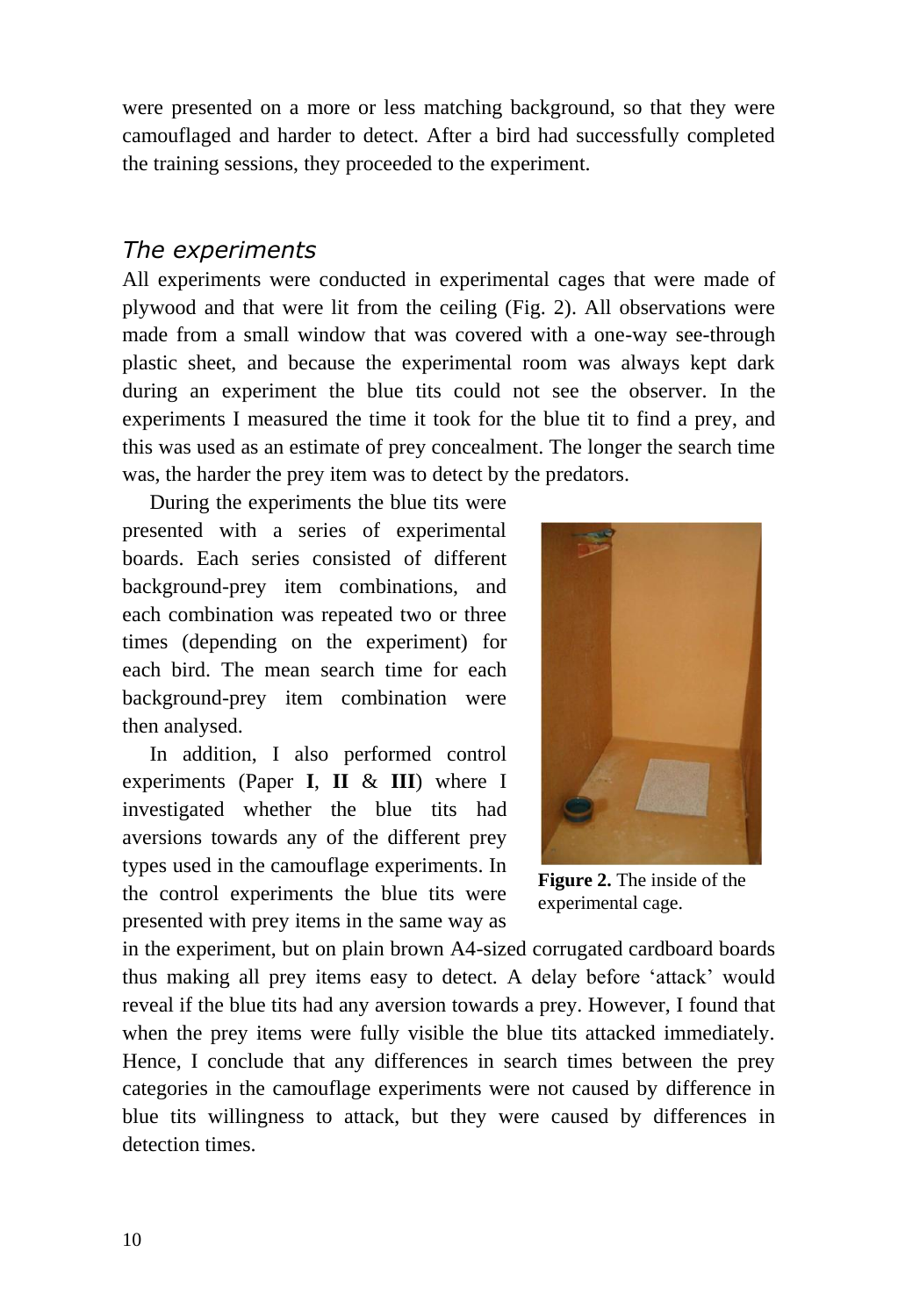### **RESULTS**

### *Paper I. Concealed by conspicuousness: distractive prey markings and backgrounds*

In paper **I**, I have focused on a so far little studied principle of camouflage, distractive markings. The idea about distractive markings was suggested by Thayer already in 1909. Thayer (1909) suggested that highly conspicuous markings would draw and hold the attention of a predator, thus hindering detection or recognition of other, more informative prey characteristics, which could reveal a prey"s presence. Perhaps due to the counterintuitive reasoning, i.e. conspicuous markings will increase prey camouflage, this principle has received little attention. Also, somewhat confusingly, it was typically integrated into the concept of disruptive coloration (cf. Cott 1940) and has only recently been acknowledged on its own.

The aim of this study was to investigate if high-contrast prey markings would decrease the risk of detection for a prey according to the idea about distractive markings. Further, I hypothesised that if distractive markings on prey make its detection difficult, then similar markings in the background should affect prey detection times as well. I specifically predicted that, if distractive markings (either in the prey patterning or in the background) are effective and increase prey detection times, they should work even when the markings do not blend in the background. However, if background matching is more important prey displayed on matching backgrounds would be harder to detect and the conspicuous markings should facilitate prey detection.

As the first study ever since Thayer (1909) suggested the idea of distractive markings, my study presents evidence that such markings in the prey patterning and also in the background can indeed increase prey detection times and hence improve prey crypsis (Fig. 3). From my experimental set-up I could not specifically pinpoint which perceptual mechanism distractive markings target. Visual attention is limited and only a certain amount of information can be processed at one time (Desimone & Duncan 1995). Brightness stimuli have been shown, in experiments with humans, to have attentional priority (Proulx & Egeth 2008) and it is possible that only the white markings, and not the black markings (Paper **I**, Fig. 1), created a distractive effect by holding the attention of the blue tits away from the "body" shape of the prey. However, it is possible that other visual processes were involved in creating a distractive effect, such as lateral masking (i.e. peripheral perception of a visual stimulus is impaired when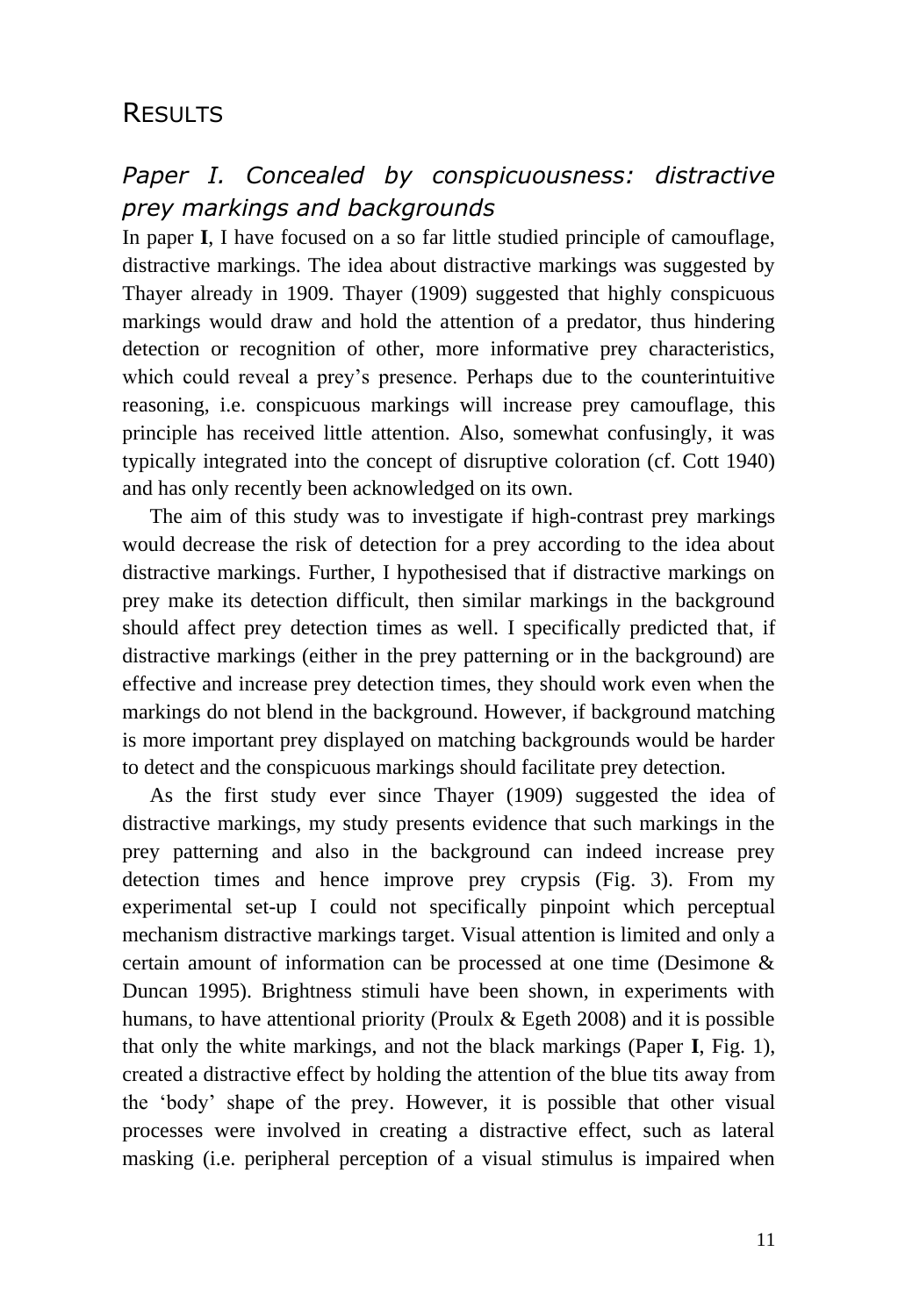other stimuli/distractors are present in its adjacent surroundings; Wertheim *et al*. 2006) or other attention-driven processes.



**Figure 3.** High-contrast markings in the prey colouration (black bars) and in the highcontrast background increased predator search times, thus made the prey more difficult to detect, when compared to a prey with low-contrast markings (white bars). The whiskers are back-transformed standard errors (n=33).

To conclude even though the exact mechanistic explanation for how distractive markings function is not known, my results suggest interesting possibilities about evolution of prey concealment. Also, we now know enough to consider distractive markings as a principle of camouflage on its own, distinguishable from disruptive colouration. Distractive markings may stand out from the background, but their placement should not be at the body margin or draw attention to other revealing characteristics and, as suggested by Thayer (1909), they should perhaps be quite small to be only visible at near view. Also my results hint to the possibility that prey with distractive markings can be camouflaged, not only on matching, but also on to some degree mismatching backgrounds. Hence, such markings may give prey living in visually heterogeneous habitats the possibility to use the entire habitat and still be relatively well concealed in all microhabitats. The result that all prey types were harder to detect on the high-contrast background hint to the interesting possibility that a prey can choose such backgrounds and be enough camouflaged even if it is not background matching. Perhaps this result may explain why evolution of camouflage sometimes is favoured rather than other anti-predator strategies.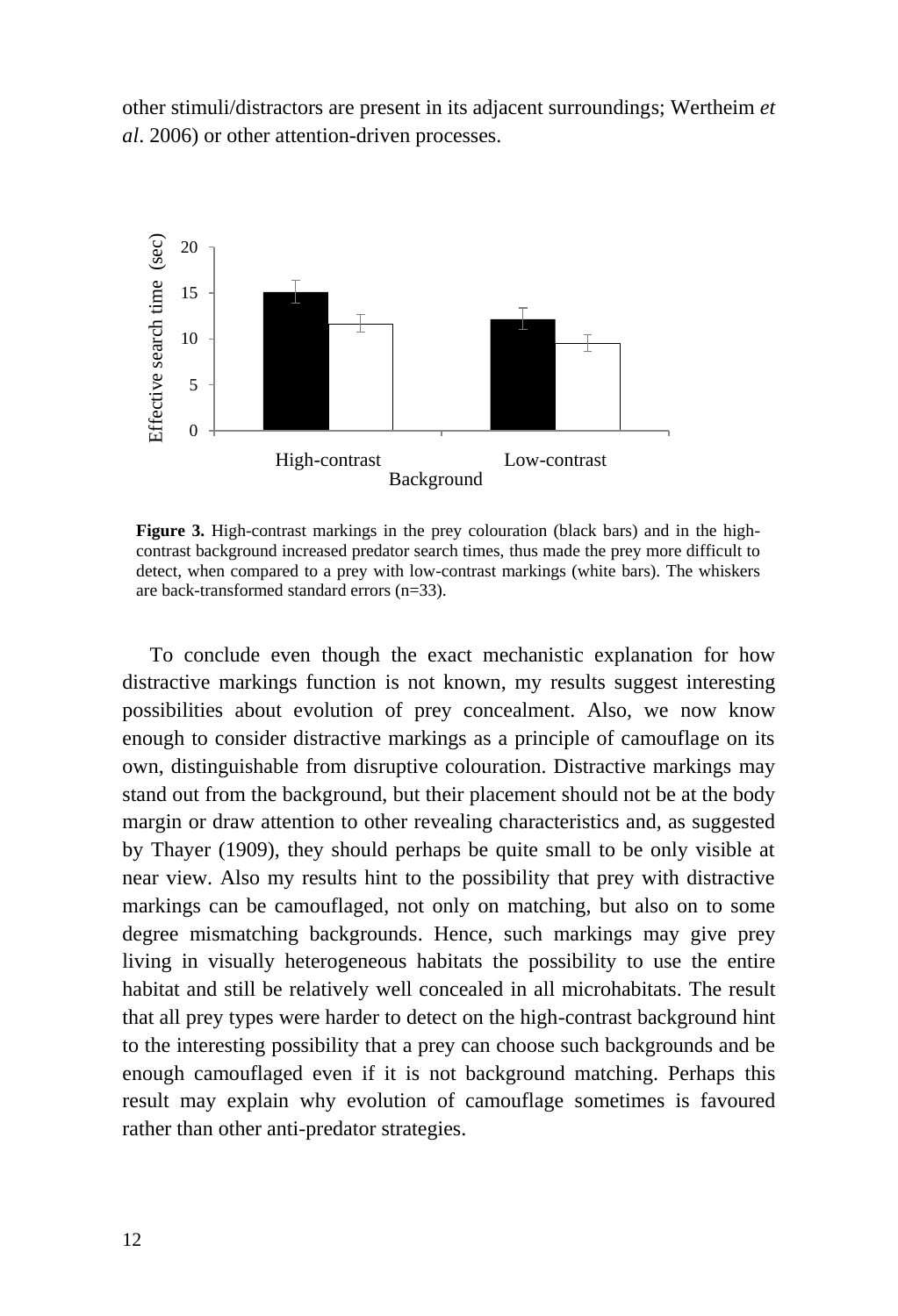## *Paper II. Cromaticity in the UV/blue range facilitates the search for achromatically background-matching prey in birds*

In Paper **II**, I have focused on the use of chromatic cues by avian predators that are searching for prey. There are different visual mechanisms a predator can use to detect the presence of the prey. Osorio *et al*. (1999a) suggested that edge detection based on achromatic cues may be one such mechanism. This assumes that predators focus on sharp achromatic discrepancies between a prey and its background. However, some studies have shown that birds and primates attend primarily to chromatic cues when searching for fruits (Sumner & Mollon 2000; Schaefer *et al*. 2006; Cazetta *et al*. 2009) and passerine birds often use chromatic cues in the UV range for intraspecific signalling (Håstad *et al*. 2005). This suggests that chromatic cues could be important for birds to attend to when searching for prey.

The aim of this study was to compare search times for prey that either matched or mismatched the background with respect to chromaticity. This was done by printing both the prey items and the backgrounds on two kinds of papers that differed in their spectral reflectance: one paper had peak reflectance in the blue part and low reflectance in the ultraviolet (UV) part of the spectrum ("chromatic paper"; here called UV-); whereas the second paper had even reflectance over the entire visual field of the blue tits ("achromatic paper"; here called UV+; see Fig. 1 in Paper **II**). More specifically, I tested if blue tits make use of chromatic information when they search for prey. If they do, then they should easily find prey that appears chromatically but not achromatically different from the background. However, when the blue tits search for background-matching prey (both with respect to chromatic and achromatic cues; for example UV+ prey on UV+ background) then the search task should be much more demanding. In addition, any asymmetries in search times between the two chromatically different, matching combinations (e.g. UV+ prey on UV+ background vs. UV- prey on UV- background) would suggest that the specific spectral properties of the prey and background pattern (and not only difference or similarity in general) do also influence the search task.

When I presented the UV+ and UV- prey items on a mismatching background, the blue tits found both prey types equally quickly (Fig. 4). These fast search times suggests that the blue tits searched for the prey items in so called "pre-attentive" search mode, in which the whole background is scanned in parallel (Treisman & Gelade 1980). This result supports previous studies where chromatic cues have been used to search for prey items by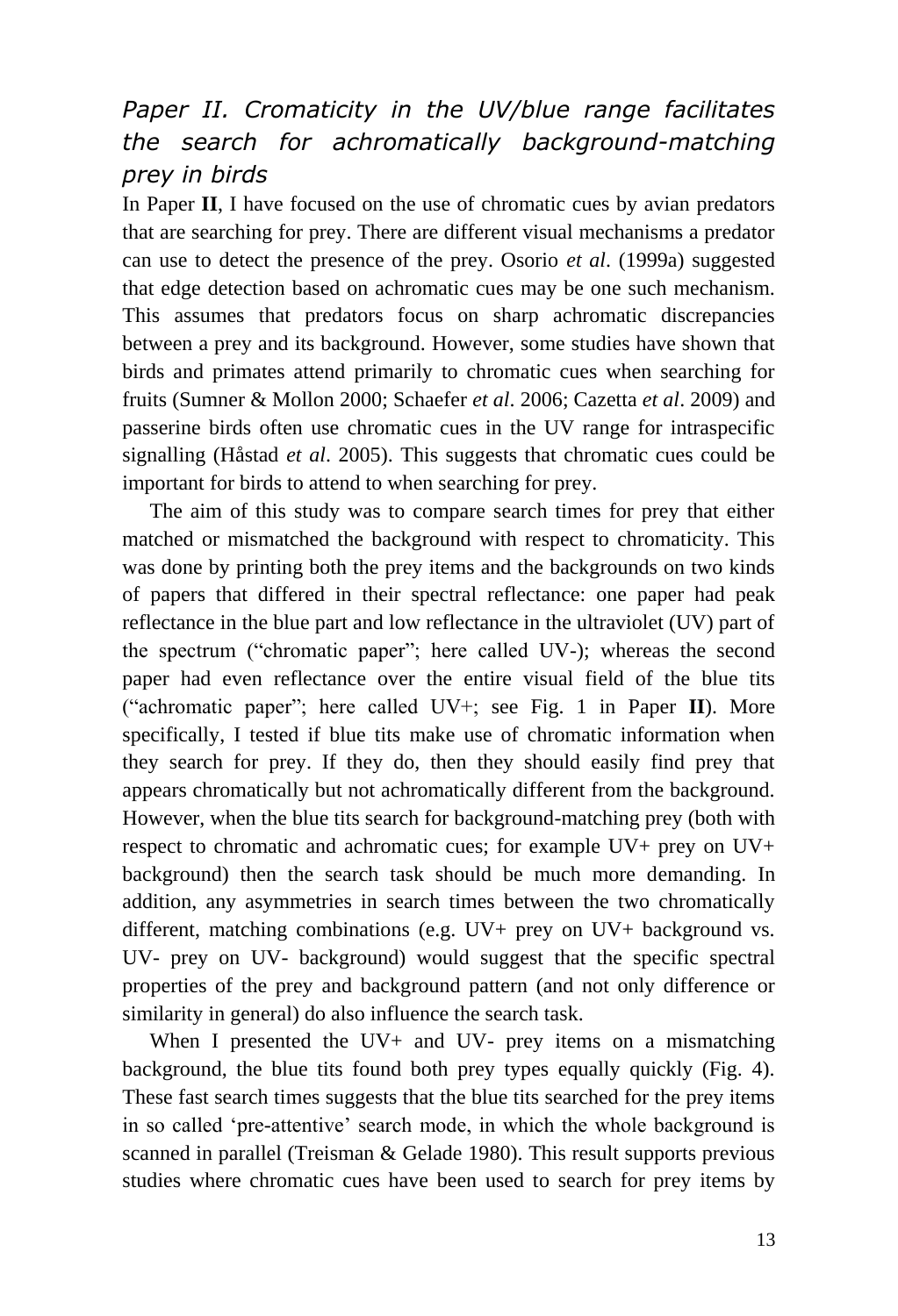bees and chicks (Giurfa *et al*. 1997; Giurfa & Vorobyev 1998; Osorio *et al*. 1999a; Spaethe *et al*. 2001). This confirms that colour is an important aspect of background matching (Théry & Casas 2002). Thus, if a prey does not chromatically match its background, the risk of becoming detected by avian predators would severely increase, even if it matches the background with respect to achromatic cues.

The blue tits needed a longer time to detect the matching background– prey combinations (Fig. 4). Here I suggest that the blue tits had to switch from parallel search to serial search to be able to find the prey items. In the more time-consuming serial search attention is focused on the potential targets themselves, serially identifying them as real targets or non-targets (Treisman & Gelade 1980).



**Figure 4**. Search times of blue tits for both the UV+ prey (white bars) and the UV- prey (black bars) on both the UV+ and the UV- background. Shown are mean values and back-converted standard errors of the means (n=27). The letters above the bars denote the results of the *post hoc* comparisons so that bars with different letter differ significantly from each other (for details see Paper **II**).

In addition, I found that the search for the  $UV$ + prey on the  $UV$ + background was significantly longer than the search for the UV- prey on the UV- background (Fig. 4). This somewhat surprising result suggests that also the specific chromatic properties of the prey and the background influence prey search and detection. Due to the spectral properties of the papers used in this study, I cannot conclude that all differences in spectral properties will give similar results, thus in future studies other aspects of spectral dissimilarities and their effect on detection times of camouflaged prey may be interesting to investigate.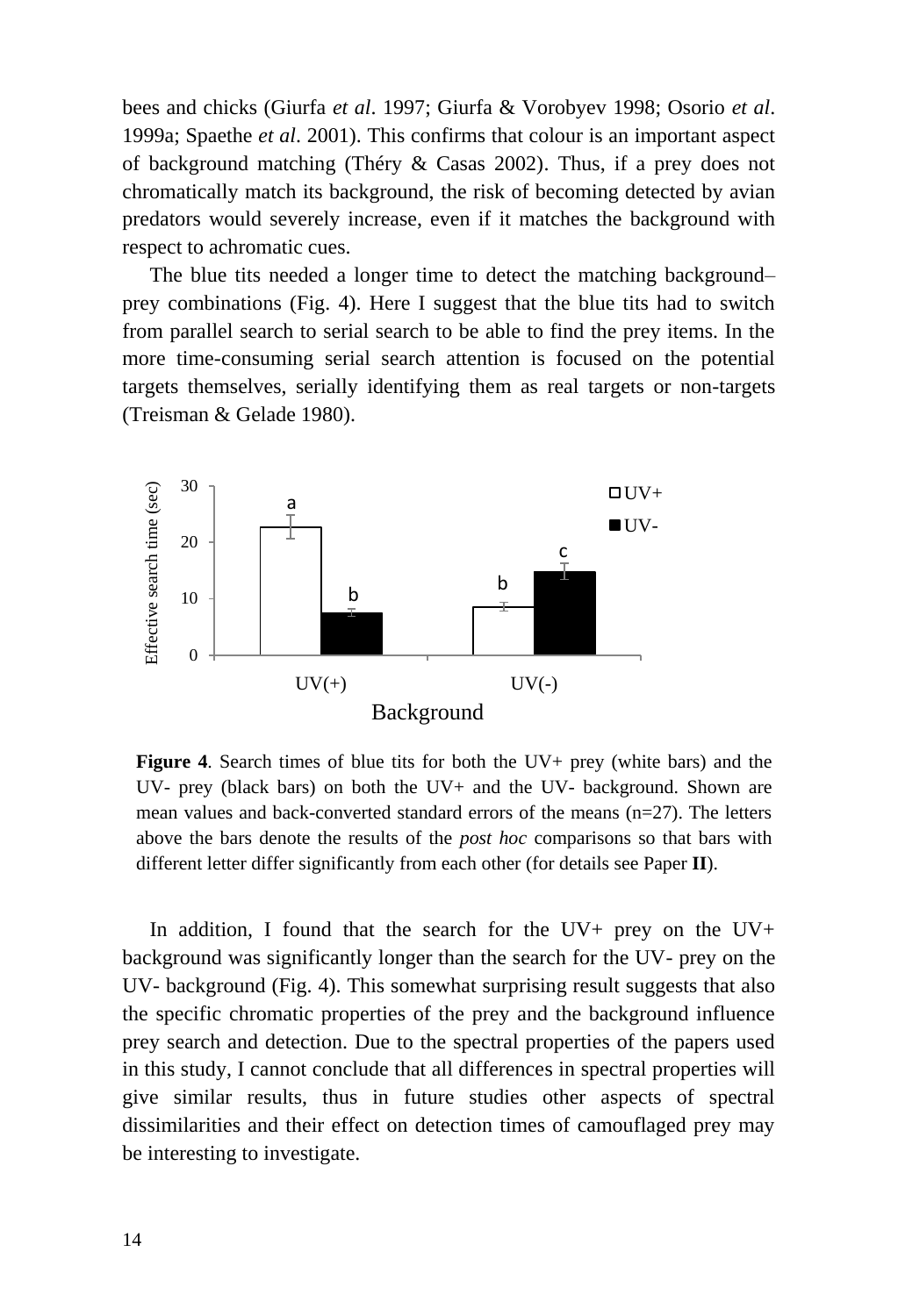### *Paper III. Prey concealment: visual background complexity and prey contrast distribution*

In paper **III**, I have focused on two important principles of camouflage, namely background matching and disruptive coloration (Cott 1940; Edmunds 1974; Ruxton *et al.* 2004). Background matching is based on visual similarity (i.e. colour, lightness and pattern) between the prey and its background (Stevens & Merilaita 2009a). Disruptive colouration, on the other hand, emphasises the use of highly contrasting pattern elements at the body outline to break up the prey body shape, thus hindering detection or recognition of the prey (Thayer 1909; Cott 1940; Stevens & Merilaita 2009b).

The aim of this study was to investigate different predictions about optimisation of contrast within prey colouration drawn from background matching and disruptive colouration, as well as to investigate the effect of background complexity on prey detection. More specifically I looked at optimisation of lightness and contrast within prey patterning. I used prey with three different colour schemes that all matched the white-grey-andblack backgrounds: high-contrast (black-and-white), low-contrast (grey-andwhite) and three-shaded (white-grey-and-black) prey. This allowed me to test if high contrast within prey pattern, predicted by disruptive coloration, makes prey difficult to detect compared to the low-contrast prey. I also tested, if it is better to match all shades that are found in the background than to only match a sub-sample of the background shades. Third, I compared the importance of spatial distribution of pattern contrast (marginal vs. central) according to predictions drawn from disruptive colouration. Finally, I compared prey search times on two backgrounds, one with a lower and one with a higher diversity of pattern element shapes.

My results did not support the prediction that prey with high-contrast patterns should be better concealed than prey with low-contrast pattern due to a stronger disruptive effect. This result is supported by a study by Stevens *et al*. (2009). However, there are several studies that have found the opposite (Cuthill *et al*. 2005; Schaefer & Stobbe 2006; Stevens *et al*. 2006). These conflicting results suggest that the effect of high-contrast markings may be context dependent (depending for example on the size of the markings) and further studies are needed to fully understand their effect on prey camouflage.

When I investigated the predictions related to background matching, I found that a prey matching a sub-sample of the background shades was equally hard to detect as a prey matching all shades in the background. This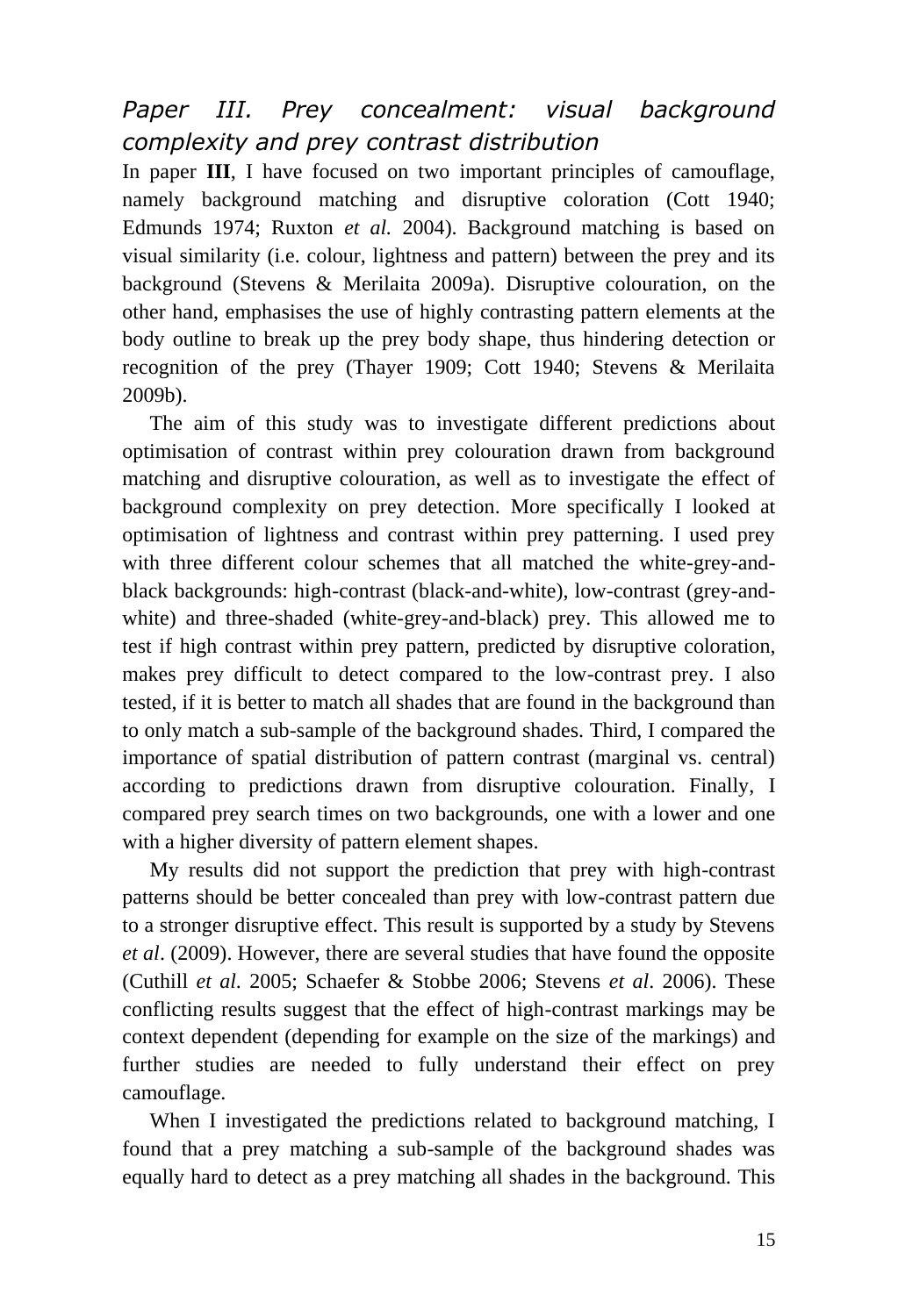result implies that a prey does not necessary need to match all the shades present in the background habitat to achieve high degree of concealment.

I also did not find any support for the suggestion that spatial distribution of highly contrasting elements is important for prey camouflage. Both our prey items with marginal and central placement of high-contrast markings were equally hard to detect. This contrasts the result in Stevens *et al*. (2009): they found that prey with marginally placed high-contrast elements and centrally placed low-contrast elements were more difficult to detect.

Finally, I found that visual background complexity indeed has a strong effect on prey detection time independent of the appearance of the prey items. All prey items were harder to detect on the complex than on the simple background (Fig. 5). Since Merilaita (2003) suggested that background appearance *per se* may influence prey detection, my study presents the first empirical evidence for the importance of background appearance on prey detection times. In nature there is substantial variation in different visual aspects of habitats (e.g. contrast, lightness, spatiochromatic properties; Parraga *et al*. 2002; Frazor & Geisler 2006; Geisler 2008), and it is likely that there is also a substantial variation in degree of visual complexity. Thus, I suggest that prey may decrease its risk of becoming detected through a preference for visually complex habitats. In conclusion, I found that when studying evolution of prey camouflage and optimisation of prey patterning we must also consider the appearance of the background itself and its effects on predator detection times.



**Figure 5.** The two backgrounds, **A)** simple and **B)** diverse, differed only in the number of differently shaped pattern elements, five and eight, respectively.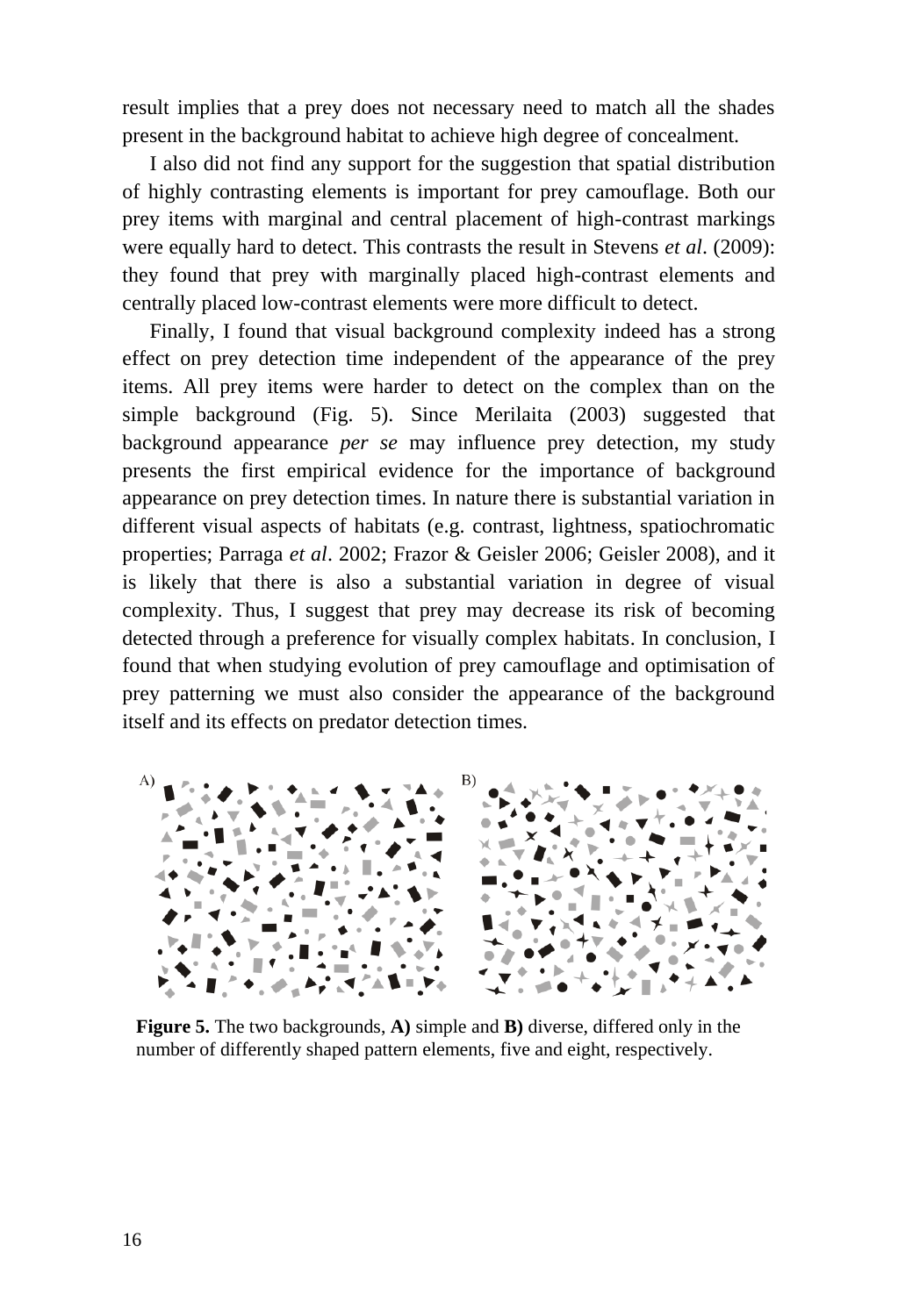## Paper IV. Avoiding detection: effects of prey pattern *regularity, background matching and complexity of the habitat*

In Paper **IV**, I again focused on background matching and selection on prey patterning. We know that several aspects of colouration and patterning (e.g. colour, lightness, size, shape and spatial distribution of pattern elements) can affect the resemblance of a prey patterning to its background. However, it is unlikely that all aspects are equally or even very important in background matching. In addition, previous studies have shown that some regular patterns, such as bilaterally symmetrical patterns tend to generally make camouflaged prey easier to detect (Cuthill *et al*. 2006; Merilaita & Lind 2006). In addition, Cott (1940) suggested that a camouflaged prey with a variable body pattern would be more difficult to detect than a camouflaged prey with an invariable body pattern. Further, due to my previous result that indicated the importance of background appearance (Paper **III**) I again focused on how visual complexity of the background affects prey detection.

This study consists of two separate experiments. The aim of the first experiment was to investigate the effect of prey pattern regularity due to repeated pattern element shapes on background matching. More specifically, I investigated if it is easier to detect a prey pattern consisting of one repeated element shape compared to more variable patterns (one completely background-matching variable prey pattern, and one partly mismatching variable prey pattern; see Fig. 1a in Paper **IV**). I presented these prey items on two backgrounds (the same ones as in study **III**), one visually simple and one visually complex, to investigate how the search task difficulty will affect prey detection.

In the second experiment, I investigated how spatial regularity of prey pattern elements affects detection of background-matching prey. More specifically, I studied if spatially regular (i.e. aligned) placement of identical pattern elements is more detrimental for crypsis than spatially irregular placement (see Fig. 2a in Paper **IV**). In addition, I tested if the complexity of the background element shapes (here defined as perimeter-to-√area ratio) influenced prey search by blue tits.

The results from the first experiment showed that a regular, backgroundmatching prey pattern was equally easy to detect as the variable, background-matching pattern. Thus, I found no support for Cott"s (1940) suggestion that increased prey pattern regularity due to repeated pattern elements would increase the probability of prey detection. Not surprisingly, I also found that a variable, mismatching prey pattern was easier to detect than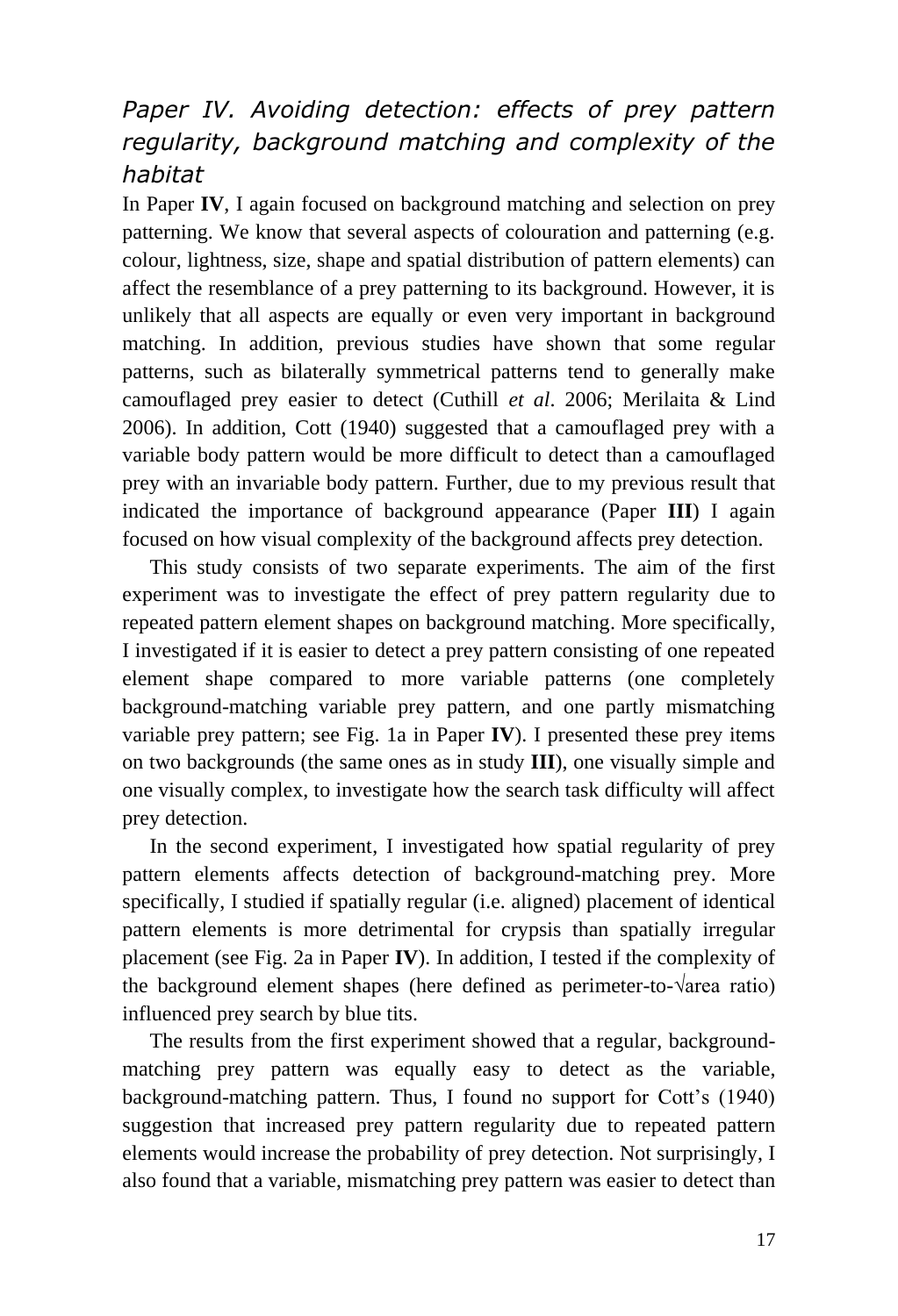a variable background-matching prey pattern. Thus, my results may be interpreted so that pattern regularity due to repeated elements incurs little extra cost for survival of cryptic prey. However, one could expect that predation may select more strongly against mismatching prey pattern element shapes for cryptic prey patterns. Still, I did not find a significant difference between the search times of the regular prey pattern and the variable, mismatching prey pattern. This latter result implies an intriguing idea about prey living in heterogeneous habitats. Namely, the mismatching pattern shape in one habitat could be background-matching in another habitat, and hence a prey with such body pattern might be able to use both habitat types without decreasing very much its camouflage. This result clearly warrants further research.

In the second experiment, prey with spatially irregular pattern elements was harder to detect than prey with spatially regular pattern (Fig. 6). This shows that also other types of spatial regularities than bilateral symmetry are important in prey concealment, and probably also for the function of antipredator signals, such as warning colouration.



**Figure** 6. The effective search time (sec) for the spatially regular and irregular prey category on the simple background (white bars) and the complex background (black bars). The letters above the bars denote the results of the post hoc comparisons so that bars with different letters differ significantly from each other. Whiskers are back-transformed standard errors  $(N=35)$ .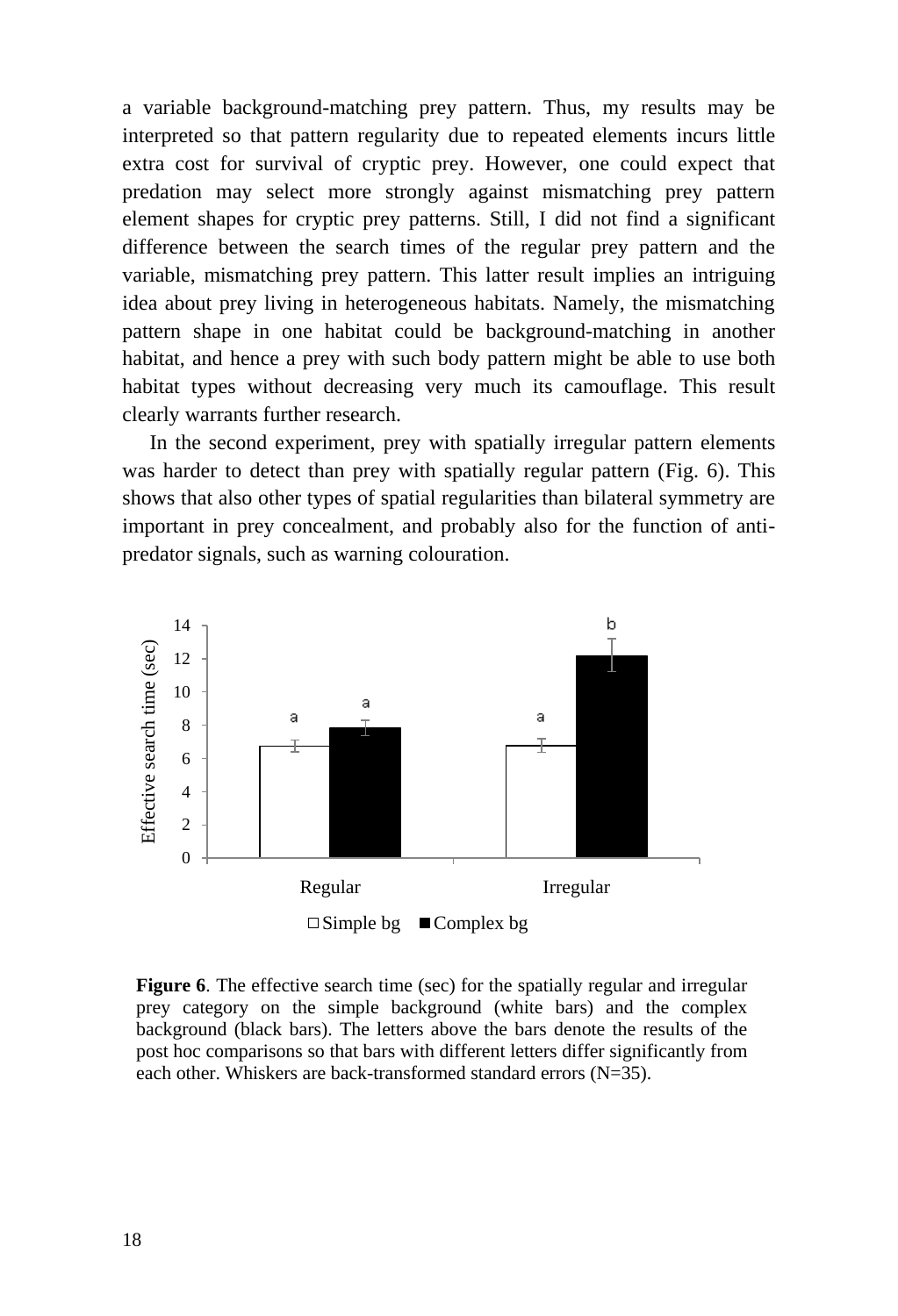When considering background appearance, in the first experiment I showed that all prey items were more difficult to detect on the complex than on the simple background. In the second experiment I specifically showed that complex element shapes in the background increased prey search times. This latter result gives us one guideline to compare natural backgrounds with each other and estimate their impact on prey search. Interestingly, the effect of background complexity was dependent on the appearance of the prey (Fig. 6). The spatially regular prey patterns were equally easy to detect on both the simple and the complex background, but the spatially irregular prey pattern was significantly more difficult to detect on the complex background than on the simple background. These results suggest that different selection pressures may drive the evolution of spatial regularity of prey patterns depending on the visual complexity of the habitat the prey lives in.

To summarise, with this study I have shown that spatial regularity of prey patterning is a property that may affect the camouflage of background matching prey. Also, I showed that a specific aspect of background appearance (i.e. complexity of background element shapes) is important in determining whether a background increases the difficulty of detecting cryptic prey.

#### CONCLUDING REMARKS

The work described in this thesis shows that the use of a controlled experimental set-up, i.e. laboratory experiments with artificial prey and backgrounds and trained individuals of a single predatory species, enables the investigation of very specific and detailed questions about prey concealment and optimisation of prey patterning.

In this thesis I have shown that the appearance of the background *per se* is very important to take into consideration when studying prey concealment. I have shown that a visually complex background (i.e. high diversity of element shapes and complex element shapes), as well as high achromatic contrast range of the background can make detection of prey more difficult. These results suggest the intriguing possibility that cryptic prey may evolve habitat choice behaviours that allow them to further improve their concealment simply by preferring backgrounds with characteristics that impede search. This would provide a simpler mechanism than the often suggested preference for backgrounds that match prey coloration, because it is independent of prey appearance. In addition, this result may give us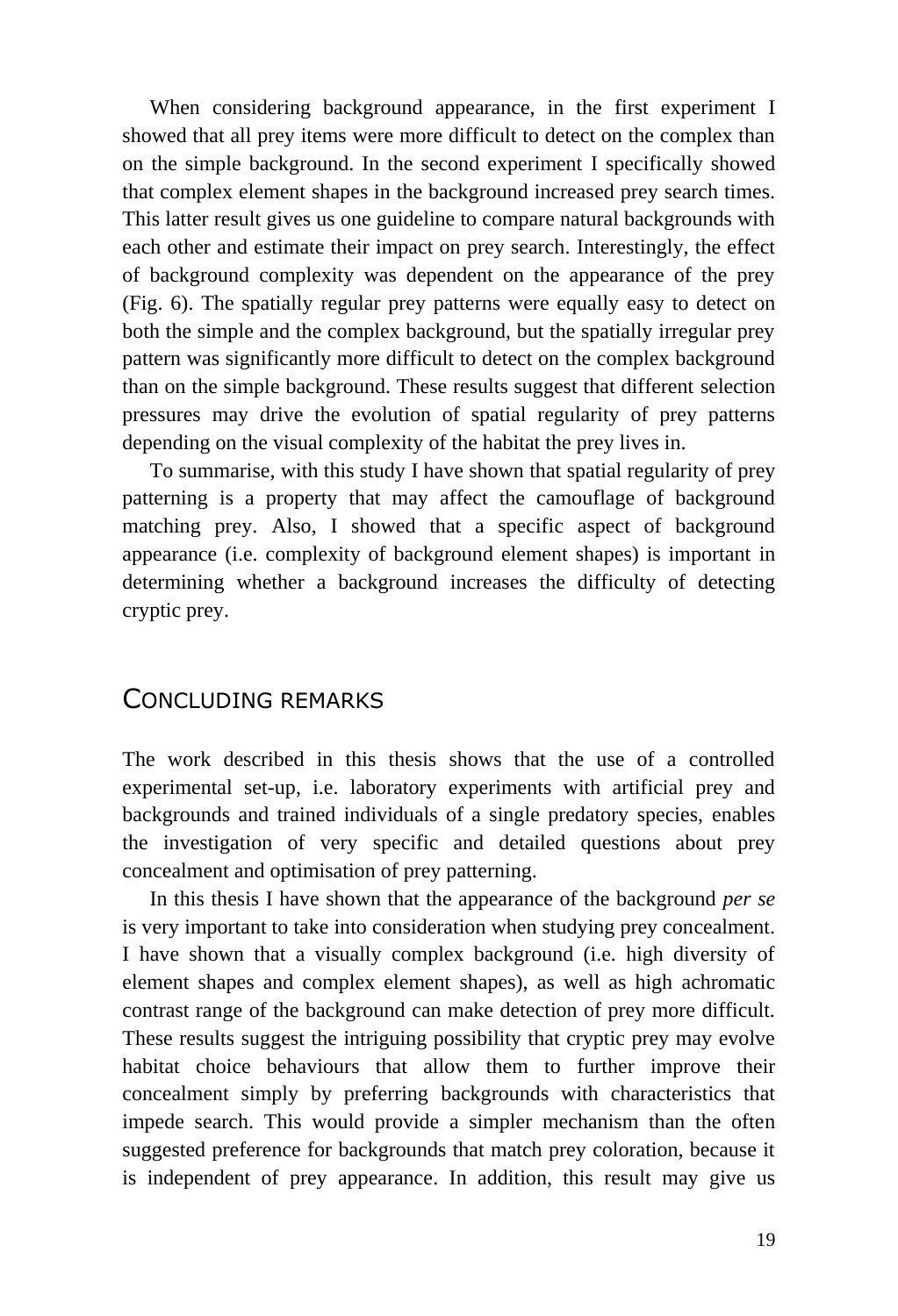further insight into how other predator avoidance strategies, such as aposematism, may evolve. For example, it could be possible that a prey in a visually complex background may pay a smaller cost associated with evolving an aposematic colouration when it lives in a visually complex background compared to a prey that lives in a visually simple background. Also, by pinpointing specific properties of the background (i.e. element complexity, achromatic contrast range), that makes it be perceived as easy or difficult by a predator, gives us some means to compare different habitats and predict which of them provides a more difficult search environment.

I have also investigated effects of different aspects of colour patterns, some of them previously unrecognised, on prey camouflage. Importantly, I have presented the first empirical evidence that high-contrast markings may indeed be effective in achieving a distractive effect and affecting predator search times. This phenomenon needs to be further studied so that we can fully understand its importance as a camouflage strategy. I hope that the findings and conclusions drawn from my studies will enhance our understanding of why animals look like they do and then they will be of help for scientist in the future to solve the optimisation of cryptic prey colour patterns.

### **REFERENCES**

- Bennett, A.T.D. & Cuthill, I.C. 1994. Ultraviolet vision in birds: what is its function? *Vision Res*. 34, 1471-1478.
- Bennett, A.T.D., Cuthill, I.C. & Norris, K.J. 1994. Sexual selection and the mismeasure of color. *Am. Nat.* 144, 848-860.
- Bowmaker, J.K., Heath, L.A., Wilkie, S.E. & Hunt, D.M. 1997. Visual pigments and oil droplets from six classes of photoreceptor in the retinas of birds. *Vision Res.* 37, 2183-2194.
- Caro, T. 2005. The adaptive significance of coloration in mammals. *BioScience* 55, 125-136.
- Cazetta, E., Schaefer, H.M. & Galetti, M. 2009. Why are fruits so colorful? The relative importance of achromatic and chromatic contrasts for detection by birds. *Evol. Ecol.* 23, 233–244.
- Chung, S.T.L., Levi, D.M. & Legge, G.E. 2001. Spatial-frequency and contrast properties of crowding. *Vision Res.* 41, 1833-1850.
- Cott, H.B. 1940. *Adaptive coloration in animals*. London: Methuen.
- Cuthill, I.C. & Székely, A. 2009. Coincident disruptive coloration. *Phil. Trans. R. Soc. B.* 364, 489-496.
- Cuthill, I.C., Hart, N.S, Partridge, J.C., Bennett, A.T.S., Hunt, S. & Church, S.C. 2000. Avian colour vision and avian video playback experiments. *Acta Ethol*. 3, 29-37.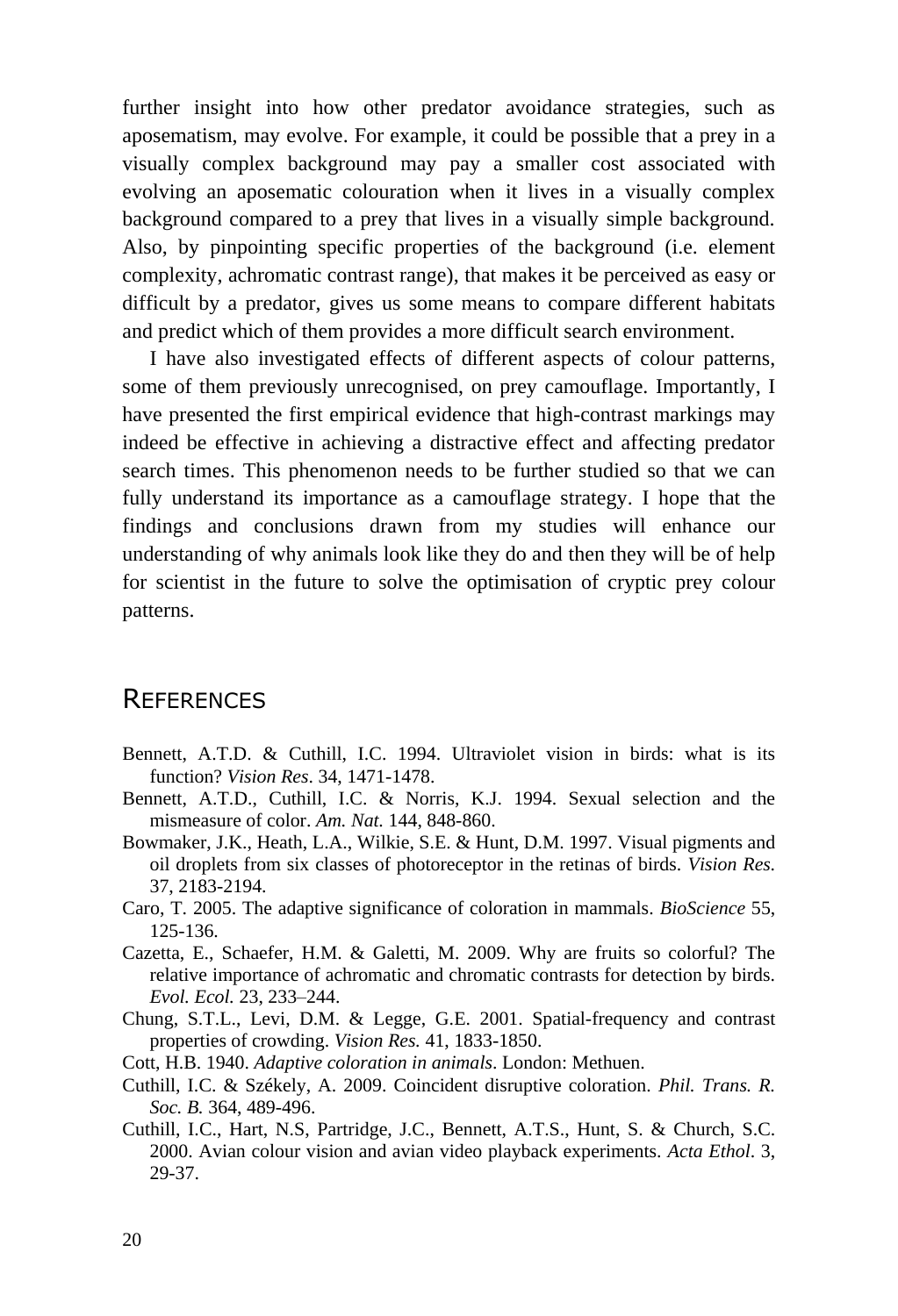- Cuthill, I.C., Stevens, M., Sheppard, J., Maddocks, T., Párraga, C.A. & Troscianko, T.S. 2005. Disruptive coloration and background pattern matching. *Nature* 434, 72–74.
- Cuthill ,I.C., Hiby, E. & Lloyd, E. 2006. The predation costs of symmetrical cryptic coloration. *Proc. R. Soc. B.* 273, 1267-1271.
- Dawkins, R. & Krebs, J.R. 1979. Arms races between and within species. *Proc. R. Soc. Lond. B*. 205, 489-511.
- Desimone, R. & Duncan, J. 1995. Neural mechanisms of selective visual attention. *Annu. Rev. Neurosci.* 18, 193-222.
- Edmunds, M. 1974. *Defence in animals*. New York: Longman.
- Endler, J.A. 1978. A predator"s view of animal color patterns. *Evol. Biol.* 11, 319- 364.
- Endler, J.A. 1984. Progressive background matching in moths, and a quantitative measure of crypsis. *Biol. J. Linn. Soc.* 22, 187-231.
- Endler, J.A. 1990. On the measurement and classification of color in studies of animal color patterns. *Biol. J. Linn. Soc.* 41, 315-352.
- Eterovick, P.C., Côrtes Figueira, J.E. & Vasconcellos-Neto, J. 1997. Cryptic coloration and choice of escape microhabitats by grasshoppers (*Orthoptera: acrididae*). *Biol. J. Linn. Soc.* 61, 458-499.
- Farmer, E.W. & Taylor, R.M. 1980. Visual search through color displays: effects of target-background similarity and background uniformity. *Percept. Psychophys*. 27, 267-272.
- Fleishman, L.J. & Endler, J.A. 2000. Some comments on visual perception and the use of video playback in animal behavior studies. *Acta Ethol*. 3, 15–27.
- Fraser, S., Callahan, A., Klassen, D. & Sherratt, T.N. 2007. Empirical test of the role of disruptive coloration in reducing detectability. *Proc. R. Soc. B.* 274, 1325- 1331.
- Frazor, R.I. & Geisler, W.S. 2006. Local luminance and contrast in natural images. *Vis Res*. 46, 1585–1598.
- Geisler, W.S. 2008. Visual perception and the statistical properties of natural scenes. *Annu. Rev. Psychol*. 59, 167-192.
- Giurfa, M. & Vorobyev, M. 1998. The angular range of achromatic target detection by honey bees. *J. Comp. Physiol. A* 183, 101-110.
- Giurfa, M., Vorobyev, M., Brandt, R., Posner, B. & Menzel, R. 1997. Discrimination of coloured stimuli by honeybees: alternative use of achromatic and chromatic signals. *J. Comp. Physiol. A* 180, 235-243.
- Gordon, I.E. 1968. Interactions between items in visual search. *J. Exp. Psychol*. 76, 248-355.
- Hart, N.S., Partridge, J.C. & Cuthill, I.C. 2000. Retinal asymmetry in birds. *Curr. Biol.* 10, 115-117.
- Håstad, O., Victorsson, J. & Ödeen, A. 2005. Differences in color vision make passerines less conspicuous in the eyes of their predators. *Proc. Natl. Acad. Sci. USA* 102, 6391-6394.
- Houston, A.I., Stevens, M. & Cuthill, I.C. 2007. Animal camouflage: compromise or specialize in a 2 patch-type environment? *Behav. Ecol.* 18, 769-775.
- Marshall, N.J. 2000. Communication and camouflage with the same 'bright' colours in reef fishes. *Phil. Trans. R. Soc. Lond. B.* 355, 1243-1248.
- Mather, G. 2009. *Foundations of sensation and perception*. New York: Psychology press.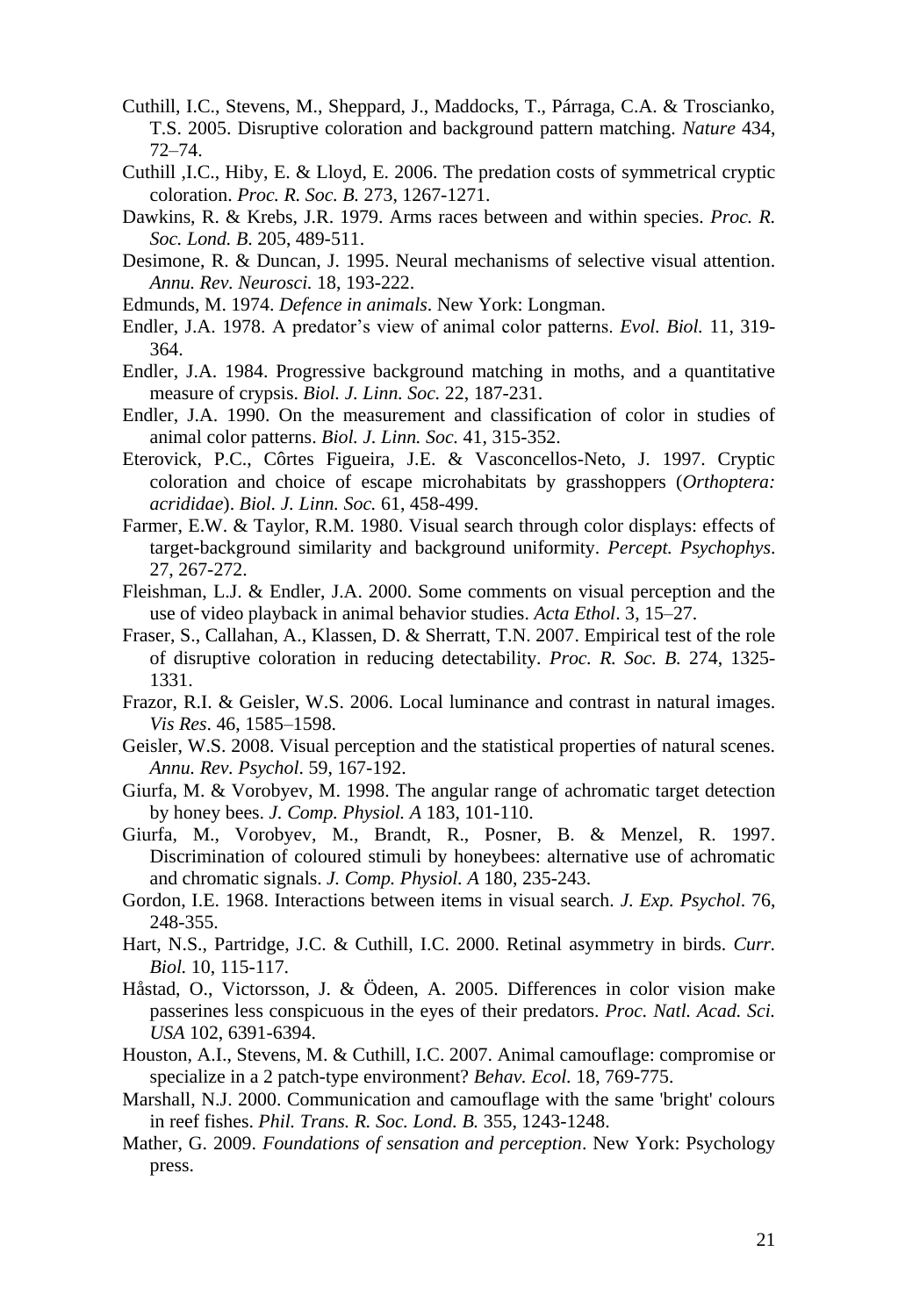- Merilaita, S. 1998. Crypsis through disruptive coloration in an isopod. *Proc. R. Soc. Lond. B*. 265, 1059-1064.
- Merilaita, S. 2003 Visual background complexity facilitates the evolution of camouflage. *Evolution* 57, 1248-1254.
- Merilaita, S. & Lind, J. 2005. Background-matching and disruptive coloration, and the evolution of cryptic coloration. *Proc. R. Soc. B.* 272, 665-670.
- Merilaita, S. & Lind, J. 2006. Great tits (*Parus major*) searching for artificial prey: implications for cryptic coloration and symmetry. *Behav, Ecol*. 17, 84-87.
- Merilaita, S., Tuomi, J. & Jormalainen, V. 1999. Optimization of cryptic coloration in hetereogeneous habitats. *Biol. J. Linn. Soc.* 67, 151-161.
- Merilaita, S., Lyytinen, A. & Mappes, J. 2001. Selection for cryptic coloration in a visually heterogeneous habitat. *Proc. R. Soc. Lond. B*. 268, 1925-1929.
- Nilsson, A.L.K., Alerstam, T. & Nilsson, J.-Å. 2008. Diffuse, short and slow migration among blue tits. *J. Ornithol*. 149, 365-373.
- Norris, K.S. & Lowe, C.H. 1964. An analysis of background color-matching in amphibians and reptiles. *Ecology* 45, 565-580.
- Osorio, D., Miklósi, A. & Gonda, Z. 1999a. Visual ecology and perception of coloration patterns by domestic chicks. *Evol. Ecol.* 13, 673-689.
- Osorio, D., Vorobyev, M. & Jones, C. D. 1999b Colour vision of domestic chicks. *J. Exp. Biol.* 202, 2951-2959.
- Párraga, C.A., Troscianko, T. & Tolhurst, D.J. 2002. Spatiochromatic Properties of Natural Images and Human *Vis. Cur. Biol*. 12, 483–487.
- Poulton, E.B. 1890. *The colours of animals*. New York: Appleton.
- Proulx, M.J. & Egeth, H.E. 2008. Biased competition and visual search: the role of luminance and size contrast. *Psychol. Res.* 72, 106-113.
- Ruxton, G.D., Sherratt, T.M. & Speed, M.P. 2004. *Avoiding attack: the evolutionary ecology of crypsis, warning signals and mimicry*. Oxford: Oxford University Press.
- Schaefer, H.M. & Stobbe, N. 2006. Disruptive coloration provides camouflage independent of background matching. *Proc. R. Soc. B.* 273, 2427-2432.
- Schaefer, H.M., Levey, D.J., Schaefer, V. & Avery, M.L. 2006. The role of chromatic and achromatic signals for fruit detection by birds. *Behav. Ecol.* 17, 784-789.
- Sherratt. T.N., Pollitt, D. & Wilkinson, D.M. 2007. The evolution of crypsis in replicating populations of web-based prey. *Oikos* 116, 449-460.
- Silberglied, R.E., Aiello, A. & Windsor, D.M. 1980. Disruptive coloration in butterflies: lack of support in *Anartia fatima*. *Science* 209, 617-619.
- Spaethe, J., Tautz, J. & Chittka, L. 2001. Visual constraints in foraging bumblebees: flower size and color affect search time and flight behavior. *Proc. Natl. Acad. Sci. USA* 98, 3898-3903.
- Stevens, M. & Cuthill, I.C. 2006. Disruptive coloration, crypsis and edge detection in early visual processing. *Proc. R. Soc. B.* 273, 2141-2147.
- Stevens, M. & Merilaita, S. 2009a. Animal camouflage: current issues and new perspectives. *Phil. Trans. R. Soc. B*. 364, 423-427.
- Stevens, M. & Merilaita, S. 2009b. Defining disruptive coloration and distinguishing its functions. *Phil. Trans. R. Soc. B*. 364, 481-488.
- Stevens, M., Cuthill, I.C., Windsor, A.M.M. & Walker, H.J. 2006. Disruptive contrast in animal camouflage. *Proc. R. Soc. B.* 273, 2433-2438.
- Stevens, M., Graham, J., Winney, I.S. & Cantor, A. 2008. Testing Thayer's hypothesis: can camouflage work by distraction? *Biol. Lett.* 4, 648-650.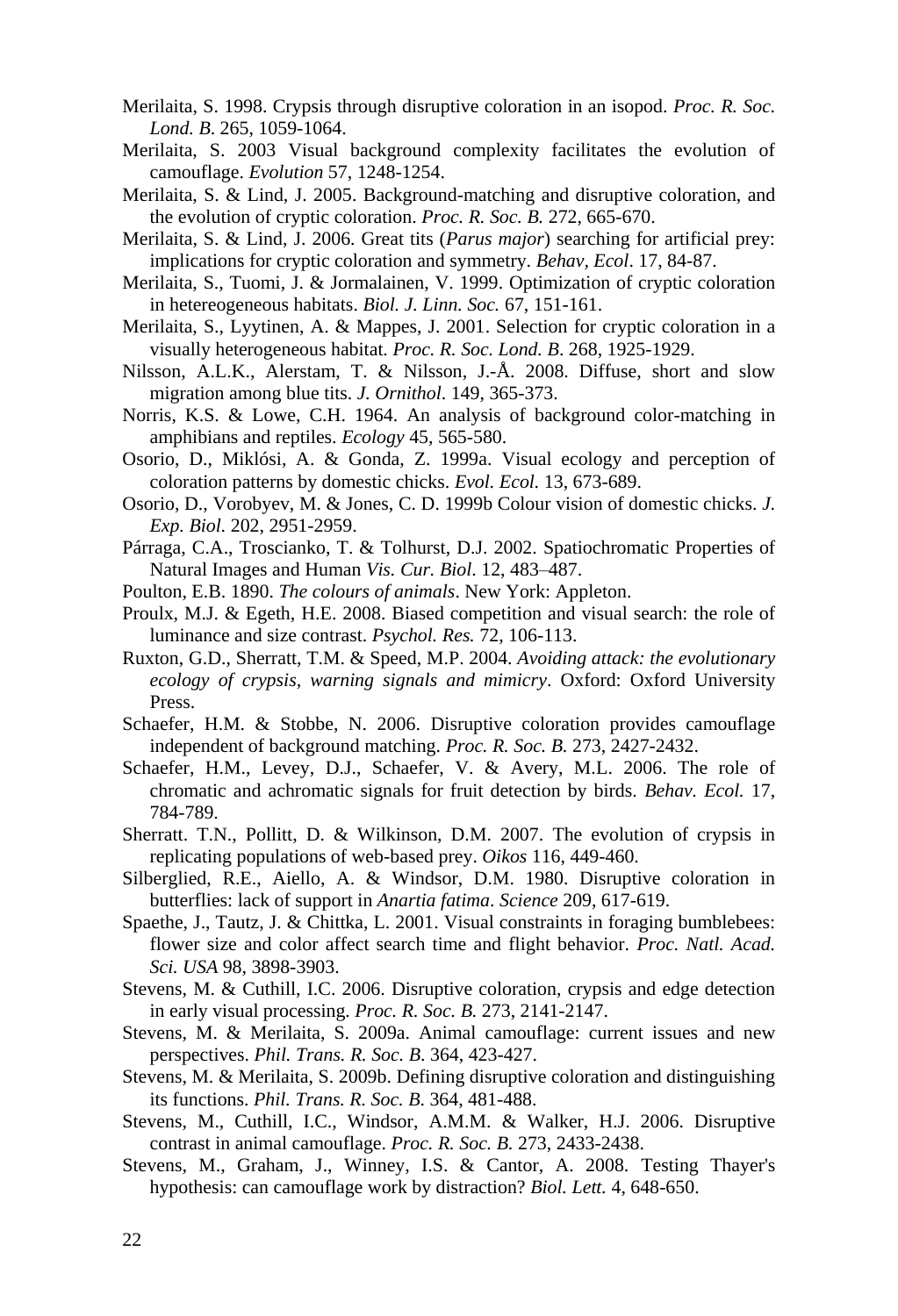- Stevens, M., Winney, I.S., Cantor, A. & Graham, J. 2009. Outline and surface disruption in animal camouflage. *Proc. R. Soc. B*. 276, 781-786.
- Sumner, P., & Mollon, J. D. 2000. Chromaticity as a signal of ripeness in fruits taken by primates. *J. Exp. Biol.* 203, 1987-2000.
- Thayer, A.H. 1896a. The law which underlies protective coloration. *AUK* 13, 124- 129.
- Thayer, A.H. 1896b. Further remarks on the law which underlies protective coloration. *AUK* 13, 318-320.
- Thayer, A.H: 1902. The law which underlies protective coloration. *Nature* 65, 597.
- Thayer, G.H. 1909. *Concealing coloration in the animal kingdom*. New York: Macmillan.
- Théry, M. & Casas, J. 2002. Predator and prey views of spider camouflage. *Nature* 415, 133.
- Treisman, A.M. & Gelade, G. 1980. A feature-integration theory of attention. *Cognit. Psychol.* 12, 97-136.
- Troscianko, T., Benton, C.P., Lovell, P.G., Tolhurs, D.J. & Pizlo, Z. 2009. Camouflage and visual perception. *Phil. Trans. R. Soc. B.* 364, 449-461.
- Vorobyev, M., Brandt, R., Peitsch, D., Laughlin, S.B. & Menzel, R. 2001a. Colour thresholds and receptor noise: behaviour and physiology compared. *Vision Res*. 41, 639-653.
- Vorobyev, M., Marshall, J., Osorio, D., De Ibarra, N.H. & Menzel, R. 2001b. Colourful objects through animal eyes. *Color Res. Appl.* 26, 214-217.
- Wallace, A.R. 1889. *Darwinism. An exposition of the theory of natural selection with some of its applications*. London: Macmillan & Co.
- Wertheim, A.H., Hooge, I.T.C., Krikke, K. & Johnson, A. 2006. How important is lateral masking in visual search? *Exp. Brain Res.* 170, 387-402.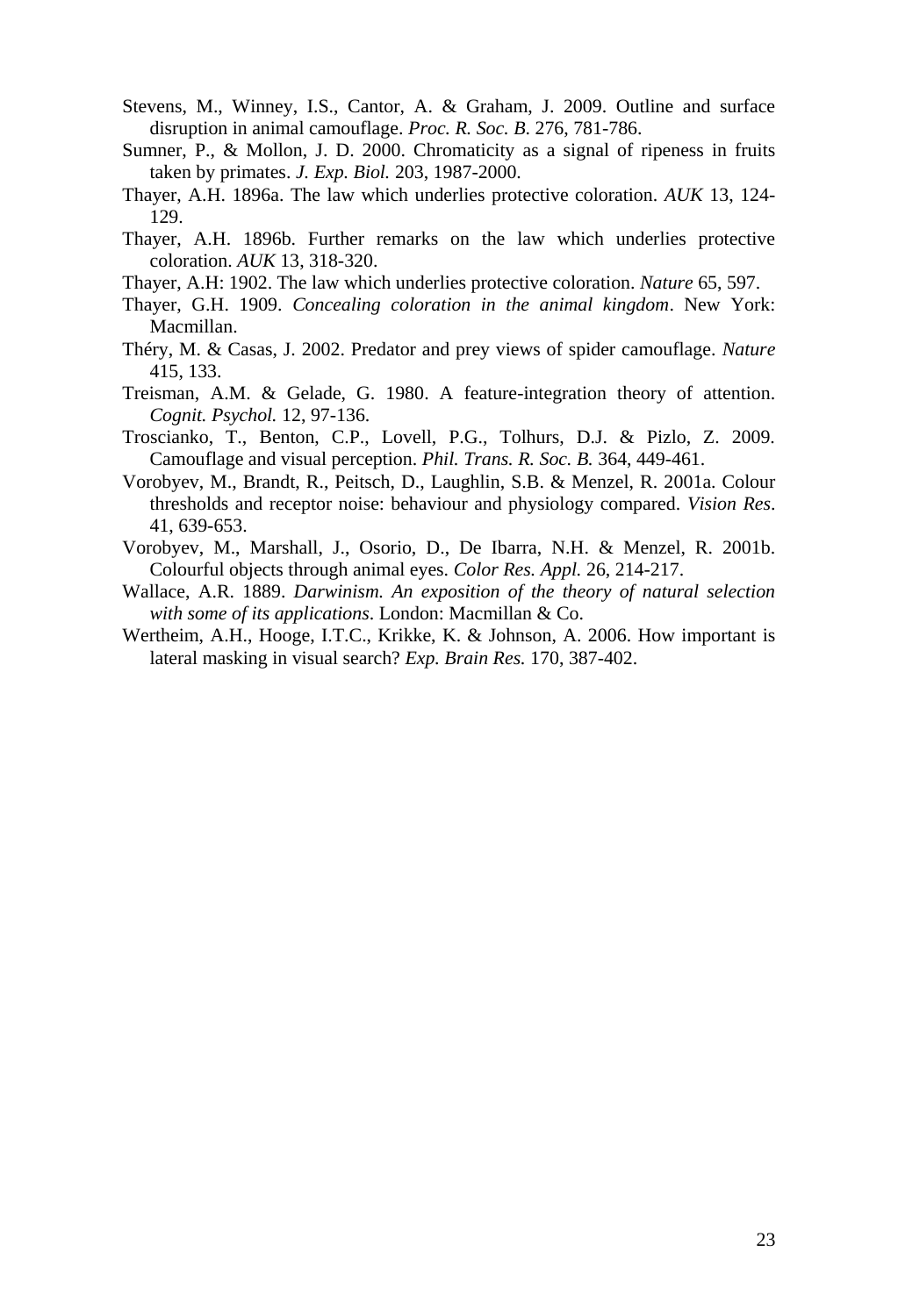# KAMOUFLAGE HOS BYTESDJUR: EFFEKTER AV FÄRGTECKNING OCH BAKGRUND

Djur lever i en farlig värld och varje dag utspelas en ständig kamp om överlevnad. Det råder ett intrikat samspel mellan bytesdjur och rovdjur och båda har under evolutionens gång utvecklat anpassningar som hjälpt dem att överleva. Denna avhandling syftar till att bättre förstå vilka anpassningar som bytesdjur har utvecklat för att undvika att upptäckas eller kännas igen av rovdjur. I synnerhet har jag undersökt hur bytesdjur med hjälp av kamouflage optimerar sin chans för överlevnad. Kamouflage har länge erkänts som en viktig anpassning mot rovdjur och har historiskt används som ett viktigt exempel för teorin om naturligt urval som Wallace och Darwin advocerade för. Utöver bytets färgteckning har jag även undersökt hur bakgrundens utseende i sig påverkar ett bytesdjurs chans att undgå upptäckt.

Min avhandling innehåller fyra studier, där jag har studerat följande kamouflageprinciper: bakgrundsmatchning, formupplösande färgteckning, samt distraherande färgteckning. Alla experiment utfördes på Tovetorps zoologiska forskningsstation. Jag använde artificiella byten och artificiella bakgrunder, samt blåmesar (*Cyanistes caeruleus*) som rovdjur, för att studera betydelsen av bytesfärgteckning samt bakgrundens effekt. Blåmesarna tränades i att söka efter de artificiella bytena på de artificiella bakgrunderna, och motiverades genom att det under varje byte fanns en belöning i form av en liten jordnötsbit. Jag använde tiden det tog för en fågel att hitta ett byte som mått på bytets kamouflage, dvs. ju längre söktid desto bättre kamouflage.

I artikel **I** har jag undersökt om starkt kontrasterande element i bytesfärgteckningen eller i bakgrunden kan göra ett byte svårare att upptäcka. Mina resultat visar att sådana element påverkar söktiden eftersom det tog längre tid för blåmesarna att hitta bytet även när bytets färgteckning hade element som inte matchade bakgrunden. Idén om effekten av distraherande element har tidigare inte undersökts vetenskapligt, eftersom förklaringen till deras funktion är ganska kontraintuitiv. I princip handlar den om att högt iögonfallande element gör ett byte mer kamouflerad. Min studie är den första som visar att starkt kontrasterande element, både i bytesfärgteckningen men även i bakgrunden, leder till att ett byte blir svårare att upptäckas.

I artikel **II** undersökte jag hur fåglar använder färginformation när de söker efter byten. Resultaten visar att byten med färgteckning som skiljde sig från färgerna i bakgrunden var mycket lätta att hitta. Om däremot bytets färgteckning matchade bakgrundens utseende i fråga om färg, så var bytena svårare att hitta, men här fann jag skillnader i söktid beroende på de specifika färger som ingick i bytena och i bakgrunderna. Detta resultat tyder på att fåglar använder olika slags färginformation när de söker efter kamouflerade byten, samt att den specifika kompositionen av färger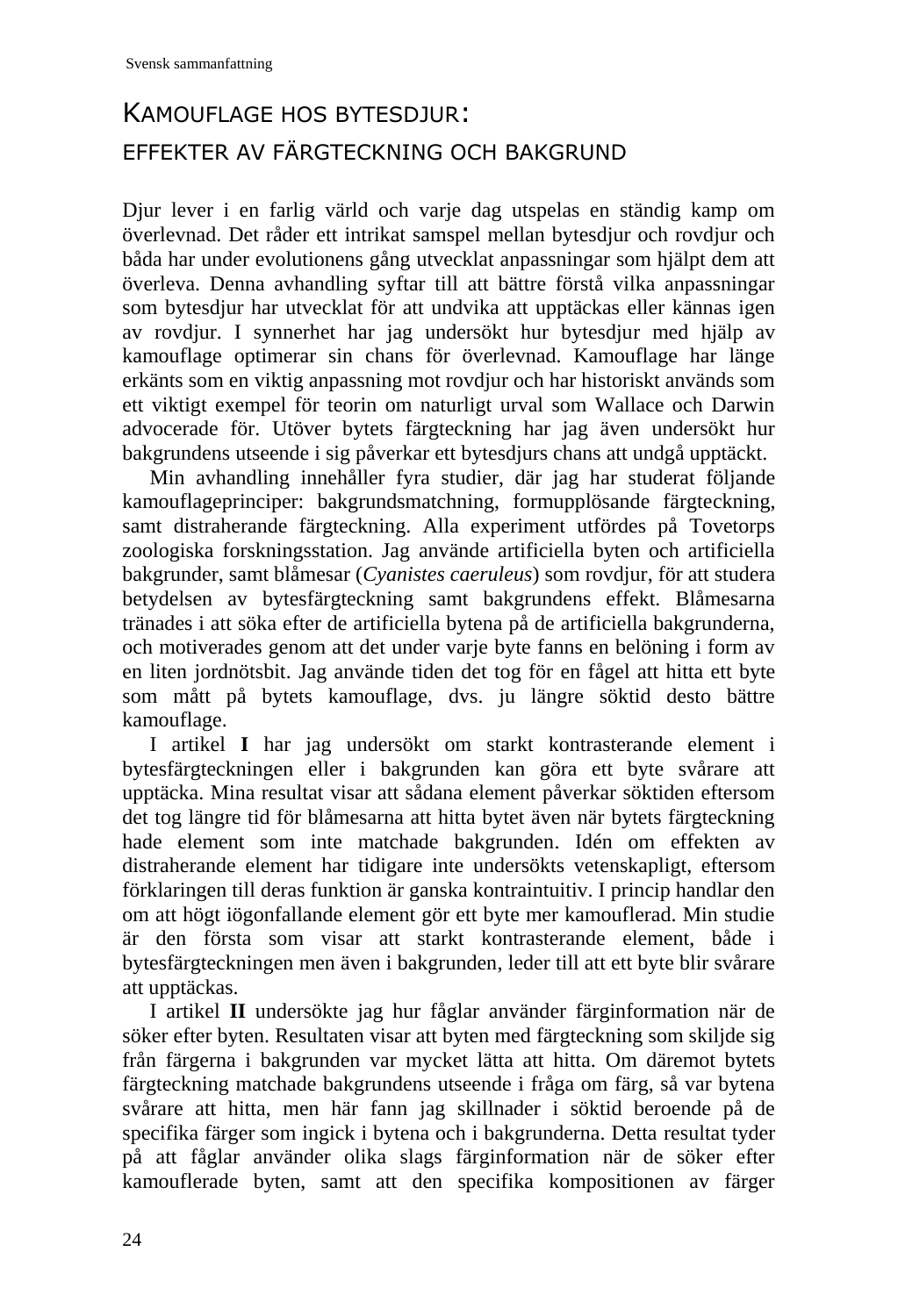påverkar hur svårt ett byte är att upptäcka. I framtiden kan det vara viktigt att ytterligare studera hur olika slags färginformation används av fåglar.

I artikel **III** studerade jag optimeringen av kontraster utifrån prediktioner härledda från principerna om bakgrundsmatchning och formupplösande färgteckning. Jag undersökte hur variation i form av bakgrundselement påverkar söktiden för kamouflerade byten. Studien visar att blåmesarna fann alla byten lika snabbt oberoende av bytenas interna kontraster. Däremot var alla byten mycket svårare att upptäcka på den mer varierande bakgrunden. Detta resultat har många intressanta implikationer, bland annat så föreslår jag att byten, kan utveckla preferenser för visuellt komplexa bakgrunder för att minska upptäcktsrisken. Mina resultat visar klart att när man studerar evolution av bytesfärgteckning så måste man ta hänsyn till den visuella bakgrunden i sig och dess påverkan på rovdjurs söktid.

I artikel **IV** undersökte jag hur ett byte kunde optimera sitt kamouflage med avseende på bakgrundsmatchning. Jag fann att ett bakgrundsmatchande byte med regelbunden färgteckning (endast en elementform) var lika svårt att upptäcka som ett byte med en mer variabel färgteckning (två olika bakgrundsmatchande elementformer). Däremot, när jag undersökte den specifika placeringen av dessa element, så fann jag att om man placerade alla elementen slumpvis på bytets kropp så var detta byte svårare att hitta än när elementen placerades på en rad. Även i denna studie fann jag att den visuella komplexiteten påverkar hur lång tid det tar innan ett rovdjur hittar ett byte. Om en bakgrund innehåller elementformer som är komplexa (här definierat som kvoten av elementens omkrets delat med √arean) så påverkas blåmesarnas söktid och det tar längre tid att hitta kamouflerade byten.

Slutligen, den experimentella metoden jag använde gjorde det möjligt att ställa och undersöka specifika och detaljerade frågor gällande byteskamouflage samt optimering av ett bytes färgteckning. Resultaten i min avhandling visar klart att när vi studerar kamouflage och evolution av färgteckning så måste vi också alltid ta hänsyn till den visuella bakgrundens utseende och dess effekt på bytens upptäcktsrisk. Jag hoppas att de resultat och slutsatser som jag framfört i denna avhandling kommer att öka vår förståelse för varför djur ser ut som de gör, och att de i framtiden kommer att hjälpa andra forskare att lösa gåtan om optimering av färgteckning hos kamouflerade djur.